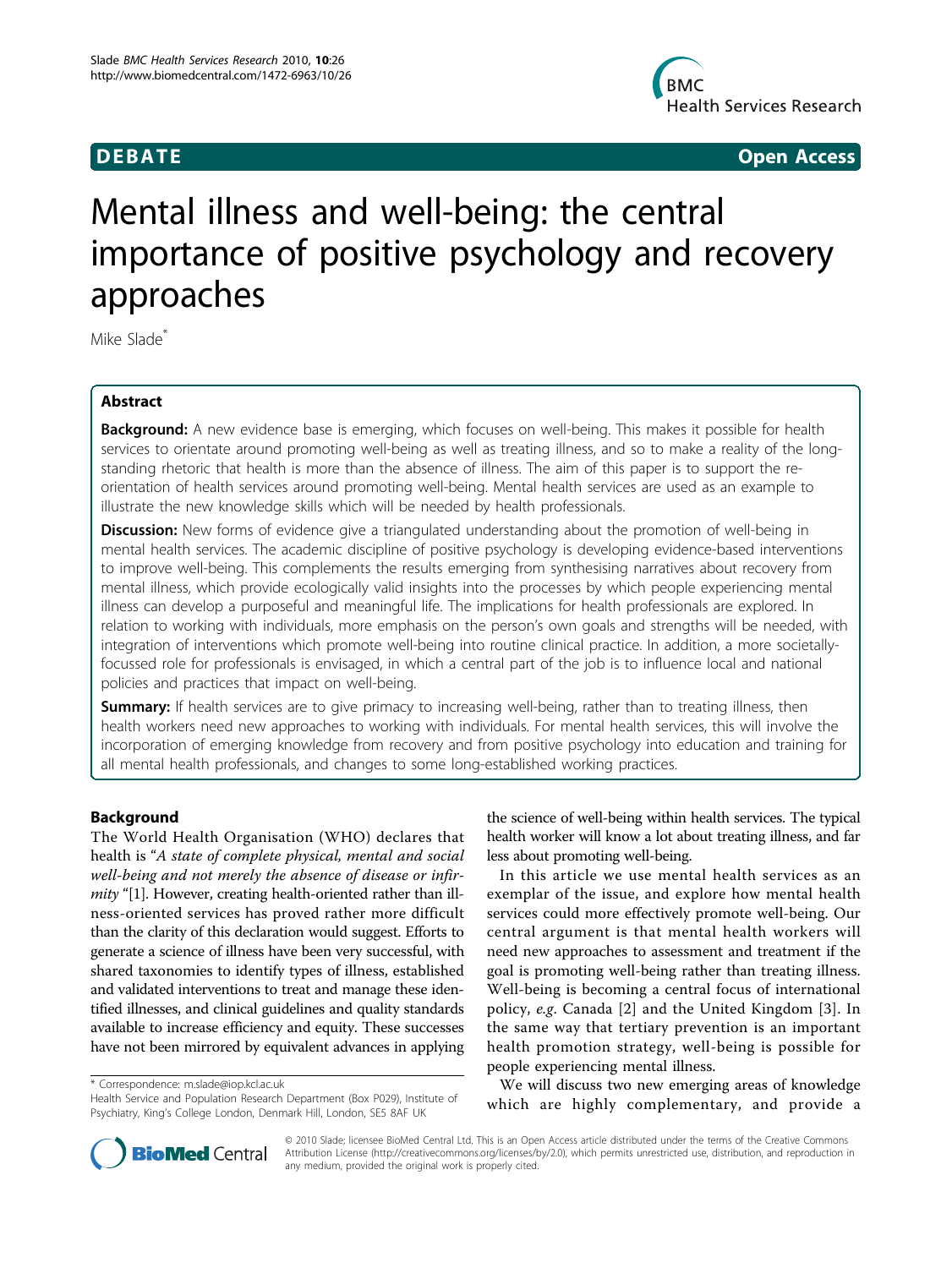counter-balance to the traditional focus of mental health services on deficit amelioration. We will identify how they link (and differ), and then explore their implications for mental health workers. Specifically, we will argue that assessment and treatment of the individual will need to change if the goal is promoting well-being rather than treating illness, and that there are also broader challenges for mental health professionals to become more outward-looking in their view of their role, and to construct their job as more than working with individuals. We will conclude that a focus on improving social inclusion, becoming social activists who challenge stigma and discrimination, and promoting societal well-being may need to become the norm rather than the exception for mental health professionals in the  $21<sup>st</sup>$  Century.

# Discussion

The WHO declaration about mental health is also clear: it is "a state of well-being in which the individual realizes his or her own abilities, can cope with the normal stresses of life, can work productively and fruitfully, and is able to make a contribution to his or her community " [[1\]](#page-11-0). A relative lack of workforce skills in promoting well-being is particularly important in mental health services, since mental disorders directly impact on personal identity and ability to maintain social roles.

This distinction between mental illness and mental health is empirically validated, with only modest correlations between measures of depression and measures of psychological well-being, ranging from -0.40 to -0.55 [[4,5\]](#page-11-0). A more statistically robust approach is a confirmatory factor model, which showed that the latent factors of mental health and mental illness in a US sample  $(n =$ 3,032) correlated at 0.53, indicating that only one quarter of the variance between measures of mental illness and mental health is shared [[6\]](#page-11-0).

Why is this distinction important? Because it points to the need for mental health professionals to support both the reduction of mental illness and the improvement of mental health. This will involve the development of further skills in the workforce. These skills will be based on two new areas of knowledge, each of which have emerged as distinct scientific areas of enquiry only in the past two decades.

# New area of knowledge 1: Recovery

People personally affected by mental illness have become increasingly vocal in communicating both what their life is like with the mental illness and what helps in moving beyond the role of a patient with mental illness. Early accounts were written by individual pioneers [[7](#page-11-0)-[12\]](#page-11-0). These brave, and sometimes oppositional and challenging, voices provide ecologically valid pointers to what recovery looks and feels like from the inside. Once individual stories were more visible, compilations and syntheses of these accounts began to emerge from around the (especially Anglophone) world, e.g. from Australia [[13](#page-11-0)], New Zealand [[14](#page-11-0)-[17](#page-11-0)], Scotland [\[18](#page-11-0),[19](#page-11-0)], the USA [\[12,20](#page-11-0)[,21\]](#page-12-0) and England [\[22,23\]](#page-12-0). The understanding of recovery which has emerged from these accounts emphasises the centrality of hope, identity, meaning and personal responsibility [[13,](#page-11-0)[24,25](#page-12-0)]. We will refer to this consumer-based understanding of recovery as personal recovery, to reflect its individually defined and experienced nature [[26](#page-12-0)]. This contrasts with traditional clinical imperatives - which we will refer to as clinical recovery- which emphasise the invariant importance of symptomatology, social functioning, relapse prevention and risk management. To note, this distinction has been referred to by other writers as recovery "from" versus recovery "in" [[27\]](#page-12-0); clinical recovery versus social recovery [\[28](#page-12-0)]; scientific versus consumer models of recovery [[29\]](#page-12-0); and service-based recovery versus userbased recovery [[30](#page-12-0)].

Opinions in the consumer literature about recovery are wide-ranging, and cannot be uniformly characterised. This multiplicity of perspectives in itself has a lesson for mental health services - no one approach works for, or 'fits', everyone. There is no right way for a person to recover. Eliciting idiographic knowledge understanding of subjective phenomema - is an important clinical skill. Nonetheless, some themes emerge. A first clear point of divergence from the clinical perspective is that recovery is seen as a journey into life, not an outcome to be arrived at: "recovery is not about 'getting rid' of problems. It is about seeing people beyond their problems - their abilities, possibilities, interests and dreams - and recovering the social roles and relationships that give life value and meaning " [\[31](#page-12-0)].

Many definitions of recovery have been proposed by those who are experiencing it [[8](#page-11-0),[18](#page-11-0)]. We will use the most widely-cited definition that "recovery is a deeply personal, unique process of changing one's attitudes, values, feelings, goals, skills, and/or roles. It is a way of living a satisfying, hopeful, and contributing life even within the limitations caused by illness. Recovery involves the development of new meaning and purpose in one's life as one grows beyond the catastrophic effects of mental illness " [[32](#page-12-0)]. It is consistent with the less widelycited but more succinct definition that recovery involves "the establishment of a fulfilling, meaningful life and a positive sense of identity founded on hopefulness and self determination " [\[13\]](#page-11-0).

One implication of these definitions is that personal recovery is an individual process. Just as there is no one right way to do or experience recovery, so also what helps an individual at one time in their life may not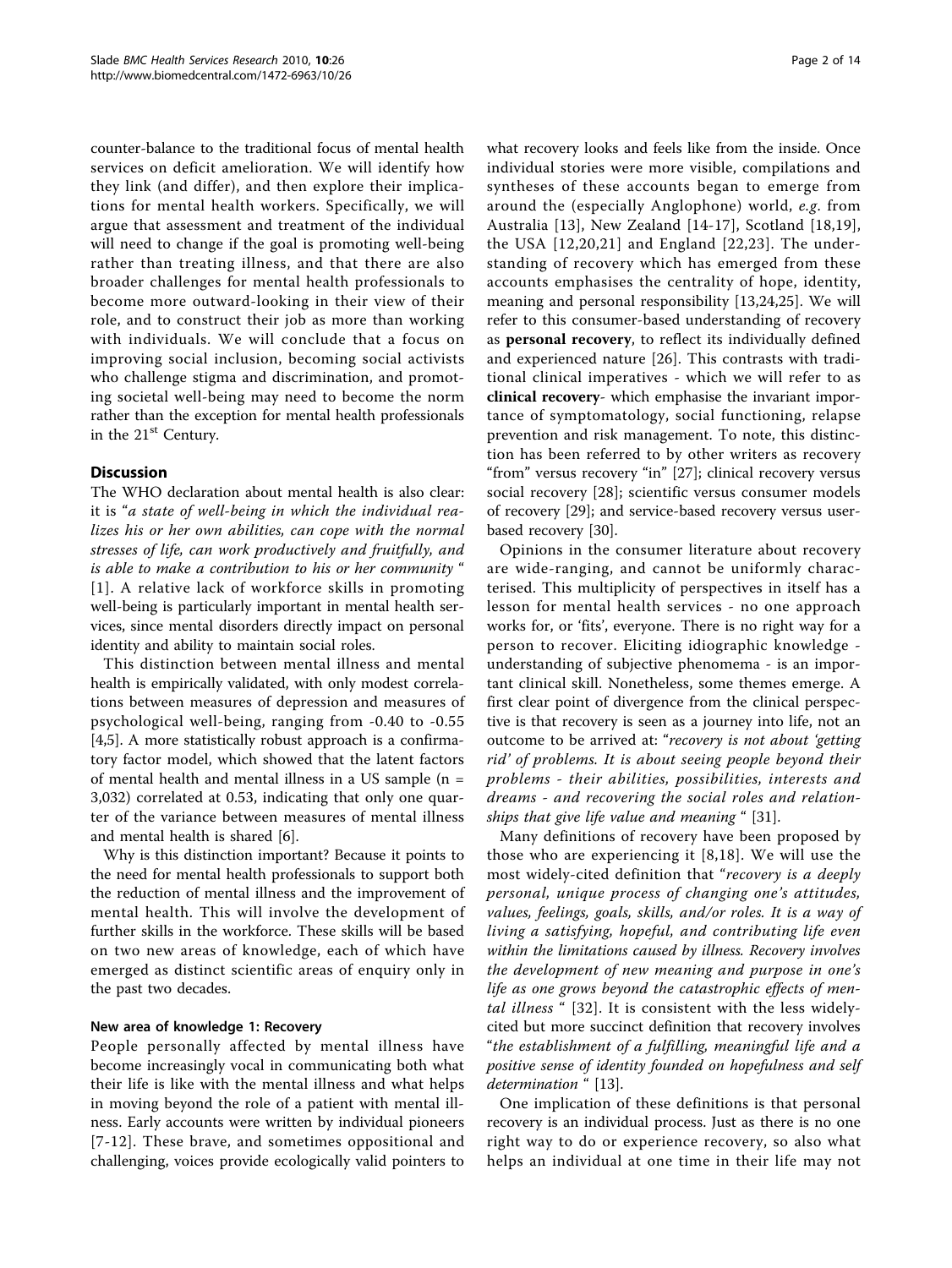help them at another. If mental health services are to be focussed on promoting personal recovery, then this means there cannot be a single recovery model for services. This is a profound point, and challenging to established concepts such as clinical guidelines, evidencebased practice and care pathways. A recurring feature in recovery narratives is the individual engaging or reengaging in their life, on the basis of their own goals and strengths, and finding meaning and purpose through constructing or reclaiming a valued identity and social roles. All of this points to well-being rather than treatment of illness. There is now a scientific discipline - positive psychology - devoted to the promotion of well-being.

#### New area of knowledge 2: Positive Psychology

Positive psychology is the science of what is needed for a good life. This is not a new focus - proposing qualities needed for a good life is an activity dating back to Aristotle's investigation of eudaimonia, and builds on seminal work in the last Century by Antonovsky [[33](#page-12-0)], Rogers [[34\]](#page-12-0) and Maslow [[35\]](#page-12-0). But the emergence of a scientific discipline in this area is a modern phenomenon. Martin Seligman, often identified along with Mihaly Csikszentmihalyi as the founders of the discipline, suggests a definition [\[36\]](#page-12-0):

The field of positive psychology at the subjective level is about valued subjective experiences: well-being, contentment, and satisfaction (in the past); hope and optimism (for the future); and flow and happiness (in the present).

At the individual level, it is about positive individual traits: the capacity for love and vocation, courage, interpersonal skill, aesthetic sensibility, perseverance, forgiveness, originality, future mindedness, spirituality, high talent, and wisdom.

At the group level, it is about the civic virtues and the institutions that move individuals toward better citizenship: responsibility, nurturance, altruism, civility, moderation, tolerance, and work ethic.

Research centres are developing internationally (e.g. [http://positivepsychologyaustralia.org,](http://positivepsychologyaustralia.org)<http://cappeu.com>, <http://centreforconfidence.co.uk>). Academic compilations of the emerging empirical evidence [\[37,38](#page-12-0)] and accessible introductions to the theory [[39,40\]](#page-12-0) and its applications [[41](#page-12-0)] are becoming available. Findings from positive psychology are important to mental health services because its focus on a good life is as relevant to people with mental illness as to people without mental illness.

One key advance is in relation to empirical investigation of mental health. A conceptual framework is provided by the Complete State Model of Mental Health [[42\]](#page-12-0), proposed by Corey Keyes, and shown in Figure [1.](#page-3-0)

This model identifies two dimensions. Mental illness lies on a spectrum, from absent to present. Well-being also lies on a spectrum, from low to high.

This conceptual framework easily maps on to the themes emerging in the recovery literature. A perennial question about recovery is "How can you be recovered if you still have the mental illness?". Whatever answers are given, they can be only partial answers since the term recovery is an illness term. By contrast, access to mental health is open to all. This provides an alternative frame of understanding for recovery [[26\]](#page-12-0):

Personal recovery involves working towards better mental health, regardless of the presence of mental illness

People with mental illness who are in recovery are those who are actively engaged in working away from Floundering (through hope-supporting relationships) and Languishing (by developing a positive identity), and towards Struggling (through Framing and self-managing the mental illness) and Flourishing (by developing valued social roles).

This concept of mental health has been operationalised into 13 dimensions, across the domains of emotional well-being, psychological well-being and social well-being [[6](#page-11-0)[,43\]](#page-12-0). These dimensions have been empirically validated [[4,](#page-11-0)[44\]](#page-12-0), and are shown in Additional file [1](#page-11-0).

Like mental illness, the concept of mental health can be expressed as a constellation of factors. Using the same diagnostic framework as DSM uses for major depression, the condition of Flourishing is defined as requiring high levels in Dimensions 1 (Positive affect) or 2 (Avowed quality of life) to be present, along with high levels on at least 6 of the 11 dimensions of positive functioning (Dimensions 3 to 13). Similarly, to be diagnosed as Languishing, individuals must exhibit low levels on one of the emotional well-being dimensions, and low levels on 6 of the remaining 11 dimensions. Adults who are neither flourishing nor languishing are said to be moderately mentally healthy. Finally, complete mental health is defined as the absence of mental illness and the presence of flourishing.

What is the prevalence of mental health, using these definitions? A cross-sectional assessment in the US population [[43\]](#page-12-0)  $(n = 3,032)$  is shown in Table [1](#page-3-0).

A similar US study of youth ( $n = 1,234$ ) found 6% of 12 to 14 year olds Languishing, 45.2% with Moderate Mental Health, and 48.8% Flourishing, with respective proportions of 5.6%, 54.5% and 39.9% in 15 to 18 year olds [[45](#page-12-0)].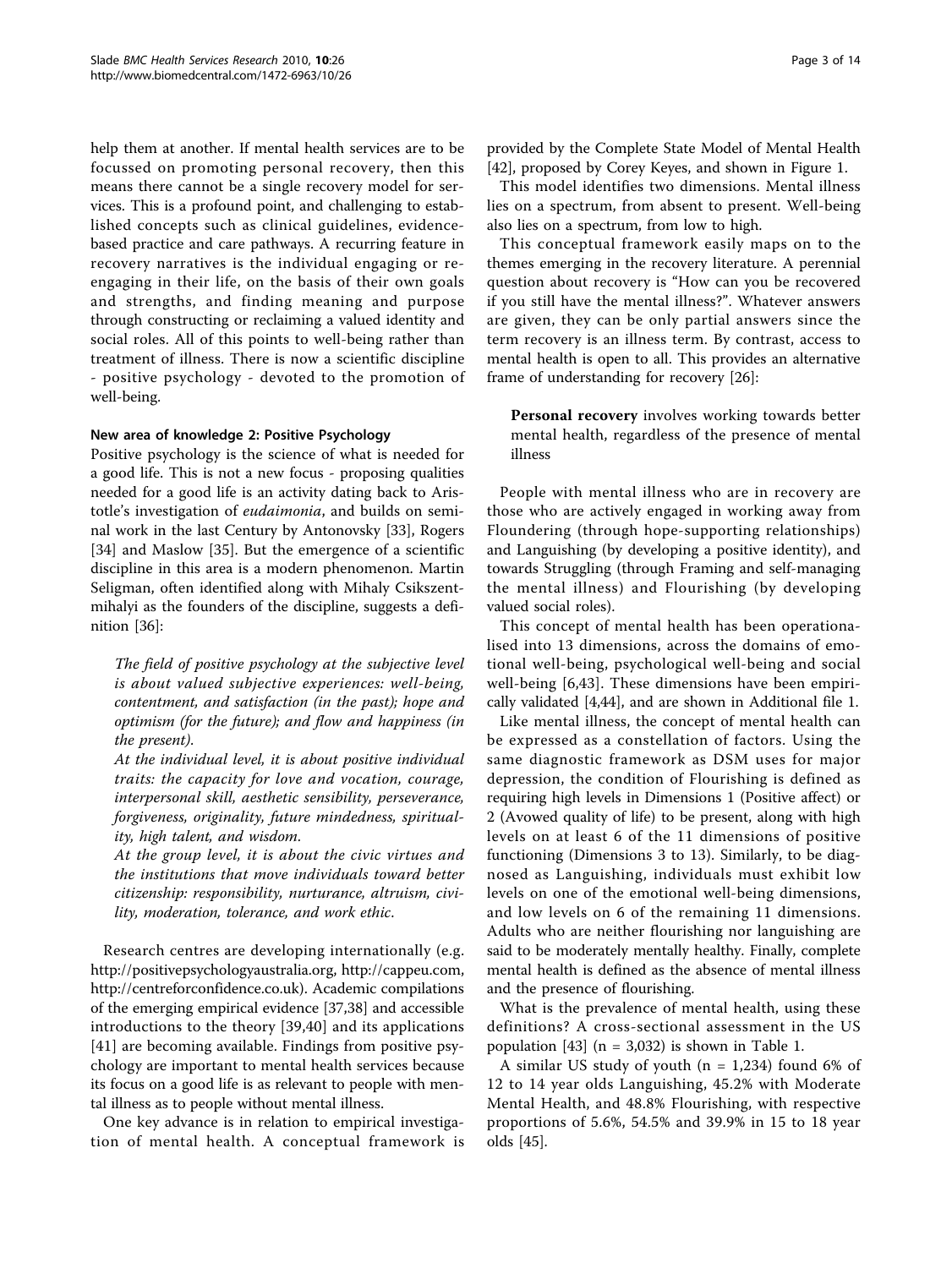<span id="page-3-0"></span>

These results have two profound implications. First, careful consideration should be given to the balance between research into mental illness and mental health. Among US adults with no mental illness, one in 10 are languishing and less than 2 in 10 are flourishing. The implicit expectation that research into mental illness will promote mental well-being is neither empirically justified nor a cost-free assumption - the opportunity costs for an illness-dominated research agenda may be high. For example, Flourishing is aligned with concepts such as self-righting, self-efficacy and mastery as characteristics which critically impact on the ability to selfmanage. As Keyes puts it [[6](#page-11-0)]:

In particular, is languishing a diathesis for, and is flourishing a protective factor against, the onset and

recurrence of mental illness? Conceptually, one can think of mental health as the continuum at the top of the cliff where most individuals reside. Flourishing individuals are at the healthiest and therefore farthest distance from the edge of this cliff; languishing places individuals very near the edge of the cliff. Hence, languishing may act as a diathesis that is activated by stressors that push individuals off the cliff and into mental illness(p. 547)

There is empirical support for this proposition. One validated approach involves training for optimism, by modifying the three components of explanatory style (permanence, pervasiveness, personalisation) through transforming negative thinking into positive cognitive processes that promote flexible thoughts and resilience.

| Table 1 Prevalence of mental health and mental illness |  |
|--------------------------------------------------------|--|
|--------------------------------------------------------|--|

| Condition                                               | Prevalence (%) |
|---------------------------------------------------------|----------------|
| Mental Illness and Languishing                          |                |
| Mental Illness and Moderately Mentally Healthy          | 15             |
| Mental Illness and Flourishing                          |                |
| Languishing (and no mental illness)                     | 10             |
| Moderate Mental Health (and no mental illness)          | 51             |
| Complete Mental Health (Flourishing, no mental illness) |                |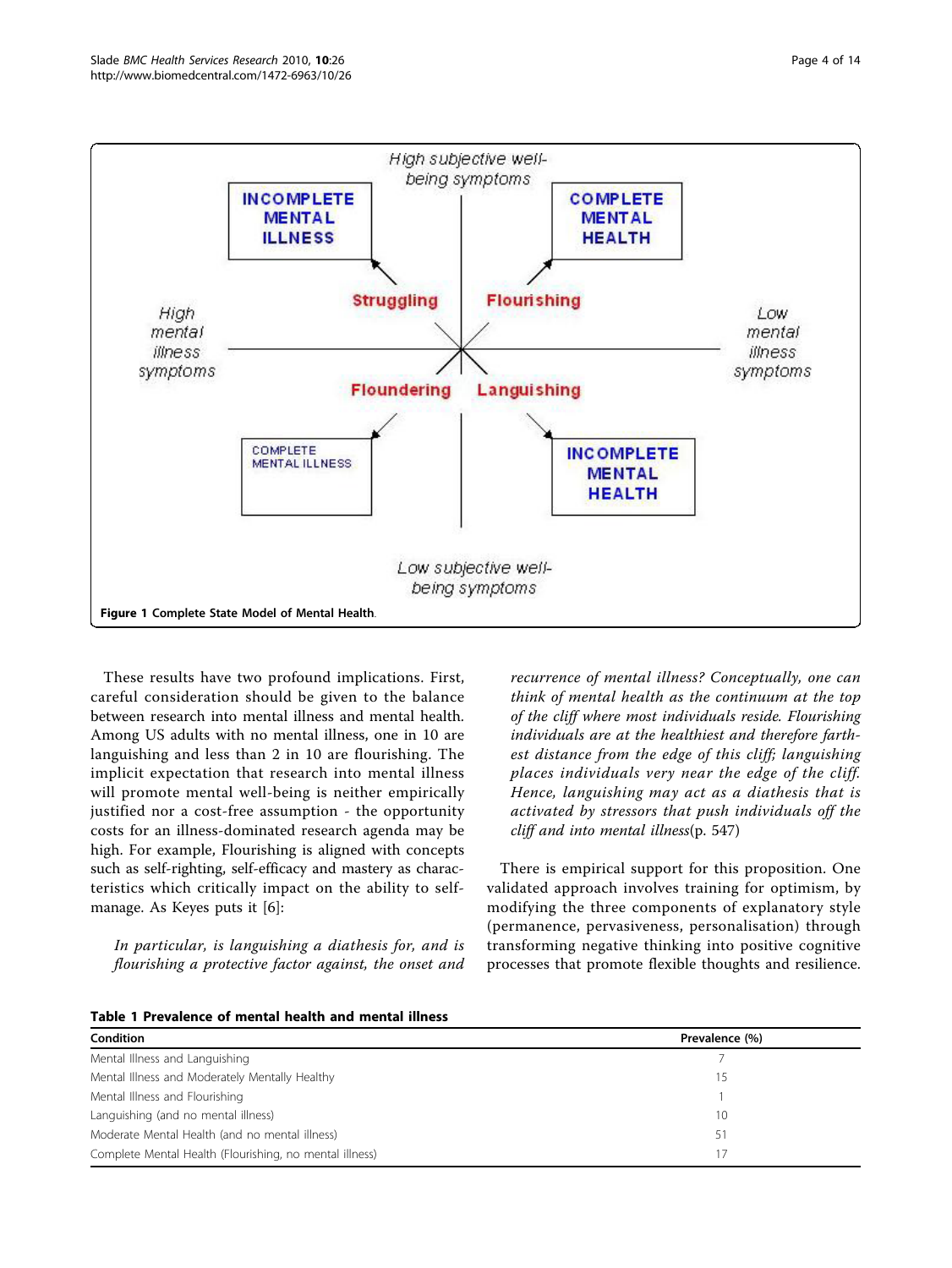A study involving 70 children at high risk of depression showed that this technique reduced depressive symptomatology and lowered incidence rates at 2-year follow-up [[46\]](#page-12-0). In a mental health service context, there is also emerging evidence that positive life events are important protective factors [[47](#page-12-0)]. A study of 260 people with severe mental illness showed that an increasing ability to engage in pleasurable activities leads to the ability to regulate depressive symptoms to the point where they did not impact on identity by eroding self-esteem [[48\]](#page-12-0).

The second implication is that it is possible to be moderately mentally healthy, or even flourishing, despite the presence of ongoing mental illness. In other words, personal recovery is possible even in the presence of current symptoms. Cook and Jonikas label this process as thriving, in which individuals rebuild lives with qualities better than before their difficulties began [[49\]](#page-12-0). Interventions which support the individual in moving towards mental health may be as important as interventions which address the mental illness.

Positive psychology is specifically relevant to personal recovery. Factors identified by consumers as important for their recovery include hope, spirituality, empowerment, connection, purpose, self-identity, symptom management and stigma [\[30\]](#page-12-0). All but symptom management are almost entirely absent from professional training [[50\]](#page-12-0). An influential framework, and one which could underpin the training of mental health professionals, is Seligman's theory of Authentic Happiness [[51,52](#page-12-0)]. This identifies different types of good life:

1. The Pleasant Life, which consists in having as much positive emotion as possible and learning the skills to prolong and intensify pleasures

2. The Engaged Life, which consists in knowing your character (highest) strengths and recrafting your work, love, friendship, play and parenting to use them as much as possible

3. The Meaningful Life, which consists in using your character strengths to belong to and serve something that you believe is larger than just your self

4. The Achieving Life, which is a life dedicated to achieving for the sake of achievement.

This framework points to the possibility of different types of good life - which means that a range of approaches to promoting well-being are needed. For example, the positive psychology literature has addressed the question of how to lead an engaged life. A key emergent concept is flow, which requires two conditions [[53](#page-12-0)]:

a) Perceived challenges that stretch (*i.e.* neither overmatch nor under-utilise) existing skills - a sense that one is engaging challenges at the level of one's capacities

b) Clear proximal (short-term) goals and immediate feedback on progress

They define being in flow as:

the subjective experience of engaging just-manageable challenges by tackling a series of goals, continuously processing feedback about progress, and adjusting action based on this feedback (p. 90)

In terms of flow, a good life is one that involves complete absorption in what one does.

Flow is an important concept for mental health professionals to understand, since it is the structural opposite of positive emotion. Flow is a subjective experience, but unlike positive emotions it is not defined by feelings. Rather, it results from doing activities we like. Indeed, 80% of people report that when in flow, feelings and thinking are temporarily blocked [[53](#page-12-0)]. This means that feeling good is not always necessary for a good life. Consequently, an automatic focus on taking away experiences of unhappiness (such as symptoms of depression) may be counter-productive. It is possible to experience authentic happiness by living a meaningful life that comes through full engagement. This of course has implications for how mental health services work the aim may not be to help the person to feel better, but to re-engage in their life. What this means for mental health services is that a central challenge is supporting reasonable goal-setting and goal-striving. These goals need to be:

# 1. Personally relevant, rather than meeting the needs of staff

There may of course be other reasons for staff-based care planning, but care plans focussed on clinical risk, medication compliance, relapse prevention and symptom reduction will not promote personal recovery

# 2. The right level of challenge

The concept of a reasonable goal captures the balance in setting goals which are neither too easy (leading to boredom and distraction) nor too difficult (leading to anxiety and heightened self-awareness). A good life is not achieved by simply lowering expectations, as commentators from both left-wing politics (who want more justice) and right-wing politics (who want more excellence) have noted [\[54](#page-12-0)]. But nor is it achieved by raising expectations too high - recovery should be a journey, not a tread-mill.

# 3. Proximal rather than distal

Short-term goals provide more opportunity to become engrossed in the experience, and make engaged goalstriving more likely

4. Structured so that feedback is immediate and authentic

It is this immediate feedback loop that promotes full attentional awareness on the challenge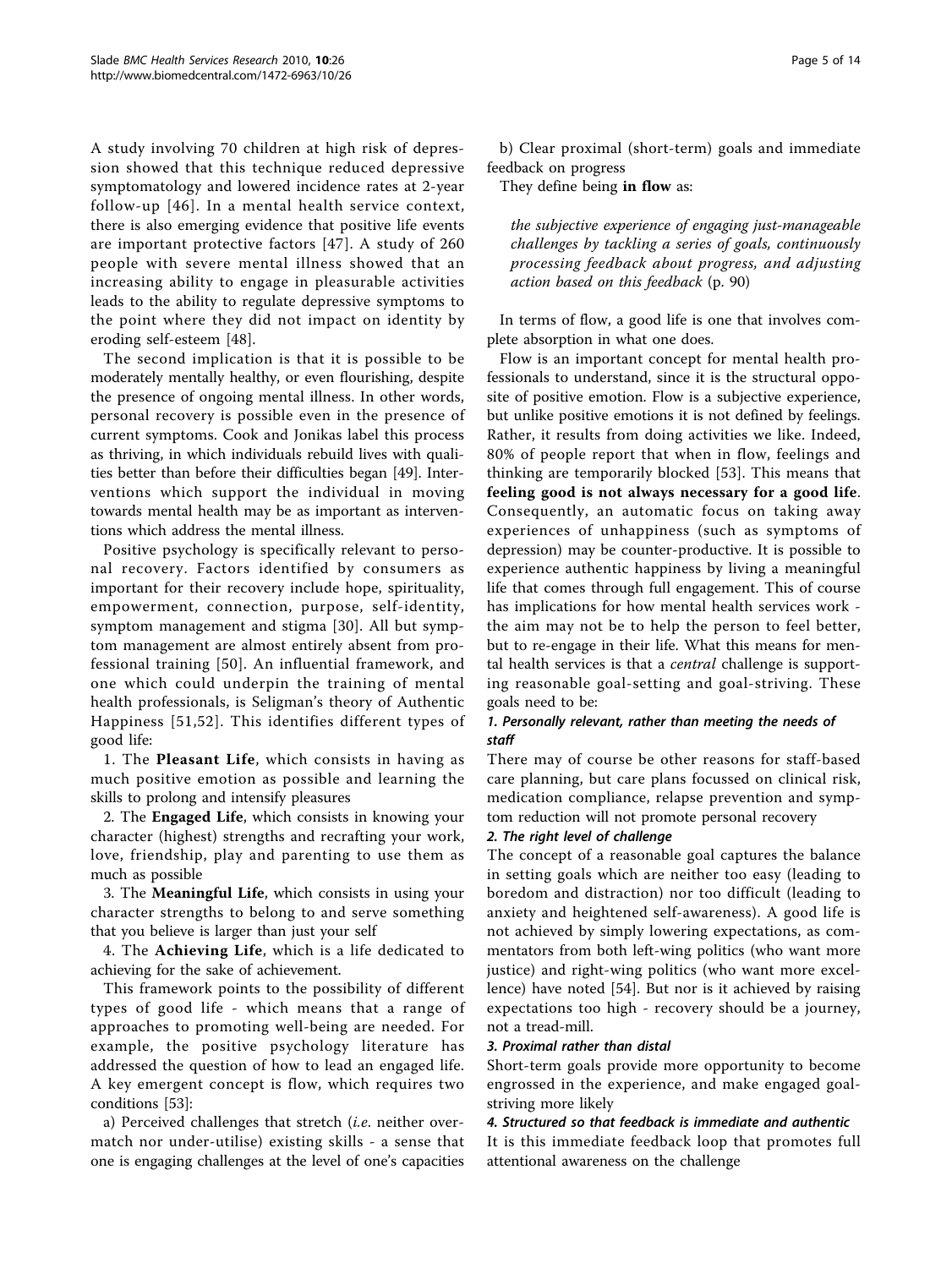One approach to increasing well-being is therefore to support personally-relevant goal-setting and goal-striving activity. The Collaborative Recovery Model emphasises key recovery values of autonomy and self-determination [[55\]](#page-12-0), and builds on an established evidence base around personal goal-setting and goal-striving [[56\]](#page-12-0). Preliminary evaluations of CRM are positive, showing improvements in staff attitudes (e.g. hopefulness) and knowledge [[57](#page-12-0)]. A 10-site randomised controlled trial across three Australian states is underway.

Future-oriented goal-setting is not the only approach, and some traditions emphasise being over becoming: "so we never live, but we hope to live; and as we are always preparing to be happy, it is inevitable we should never be so" [[58\]](#page-12-0) (p. 87). A second approach to increasing wellbeing is to pay more attention to spiritual development and healing [[59\]](#page-12-0): "The healing process not only incorporates a new way of living with and controlling symptoms, but also an increasing adeptness of navigating social realms to overcome stigmatizing and discriminatory socialstructural beliefs and practices. Re-authoring hinges on reclaiming a positive self-concept." (p. 14). Healing as a spiritual activity [[60\]](#page-12-0), the role of moral experience [[61](#page-12-0)], the role of community rather than individualism [[62\]](#page-12-0), the place of religion in mental health services [\[63\]](#page-12-0) and approaches to supporting spirituality [\[64\]](#page-12-0) are all contributors to well-being.

#### Parallels between positive psychology and recovery

There are parallels between the position of recovery ideas in the mental health system and the position of positive psychology in the family of psychology disciplines [[65](#page-12-0)]. Some points of convergence are shown in Additional File [2.](#page-11-0)

Two points of divergence can be identified [[65\]](#page-12-0). First, the positive psychology focus has explicitly been on balancing the preoccupations of clinical psychology by distancing from the "study of pathology, weakness, and damage" [[36](#page-12-0)]. Most empirical research has therefore involved people with either no mental illness or with mild to moderate common mental disorders such as depression and anxiety. An implicit, and sometimes explicit [[66\]](#page-12-0), dichotomous assumption is that healthy people will benefit from positive psychology, whereas people with mental illness will continue to require 'negative' psychology. There is no evidence for this assumption, and indeed the convergence of narratives from people with mental illness around key positive psychology themes (e.g. meaning, agency, empowerment, hope and resilience) suggests that the opposite may be true. As Resnick and Rosenheck put it [\[65\]](#page-12-0):

Proponents of the recovery model would instead argue that the existence of "pathology" is not

equivalent to "weakness and damage" and should not preclude a focus on what is healthy. The benefits of positive psychology might be even greater for people with severe psychiatric disabilities than for those without such impairments. (p. 121)

A second point of divergence is methodological. Proponents of the recovery approach have focussed on developing position statements [\[67\]](#page-12-0), consensus statements [[68\]](#page-12-0), frameworks [\[69](#page-12-0)], guidelines [[70\]](#page-12-0), and other action- and change-oriented approaches. This has been more successful at influencing policy than positive psychology. The relatively small amount of empirical recovery research has in general used inductive methods, such as collating and synthesising narratives. This is consistent with an emphasis on individual meaning and experience, since grouping the responses of participants necessarily reduces the granularity of analysis. However, the consequence is difficulty in making the intellectual case to clinicians with influence to change the mental health system, who tend to value nomothetic grouplevel evidence.

By contrast, positive psychology is unequivocally based on empirical research, and unlike recoveryfocussed research has not avoided the use of nomothetic approaches, even to assess complex constructs such as meaning of life [[71](#page-12-0)]. Indeed, it has been criticised for under-use of qualitative methods [[72\]](#page-12-0). This scientific orientation has led to an emphasis on conceptual clarity, the use of scientific methods, and convergence on overarching theories [\[51](#page-12-0)]. The result is an academically credible scientific discipline [[37\]](#page-12-0), whose evidence is based on robust scientific methodologies [[73](#page-12-0)]. It has not, however, yet been highly influential in international policy.

Why has there not been a greater rapprochement between these two, apparently compatible, groups? This may be because of their differing aims [\[65](#page-12-0)] - one is "an intellectual movement, led by prominent academic psychologists, that challenges the dominance of "negative psychology", whereas the other is "a grassroots movement of the disenfranchised that has placed itself apart from the human service professions, the academy, and the empirical research tradition" (p. 121).

A second reason may be the name of the discipline. Positioning it as a branch of psychology invokes unhelpful tribal loyalties - it suggests a relevance to psychologists but not other types of researchers or professionals. The oppositional perspective of some positive psychologists reinforces this divergence [[74\]](#page-12-0). The name is misleading - well-being is a potential focus for many disciplines. Anthropologists would help us understand the association between social systems and well-being. Geneticists will create designer-baby dilemmas when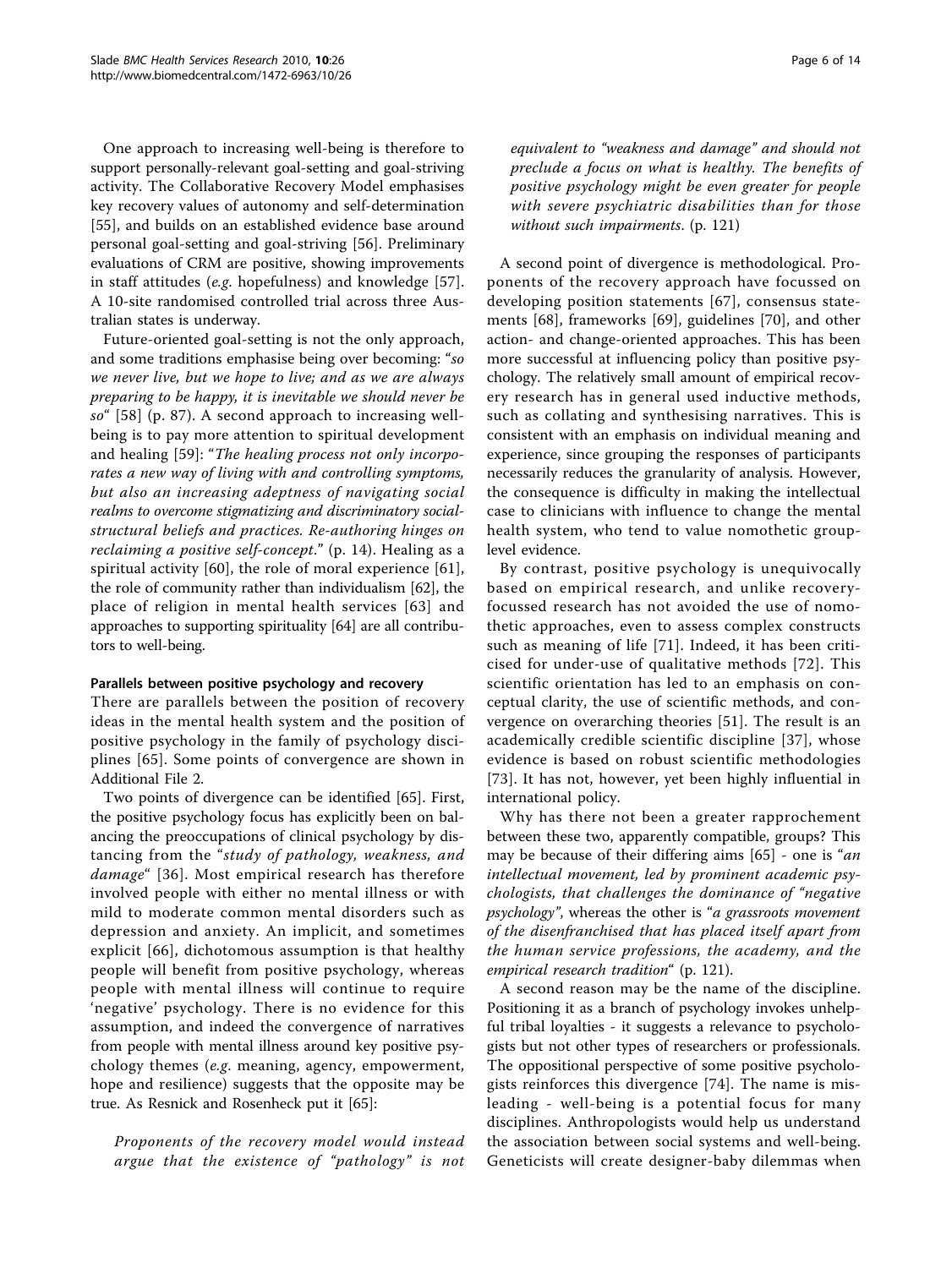they can select embryos which are more likely to be happy. Sociology could investigate how the meaning of well-being is constructed and identify influences on its evolution. What are the neuroanatomical correlates of resilience? What philosophical perspective is associated with maximum well-being? Can we teach children compassion? The field is far larger than the name implies, and highly cross-disciplinary. A less loaded name for the discipline would be helpful, either a neologism (positology?) or a more neutral term such as positive wellbeing.

This divergence is impoverishing for both groups. The concordance between the fundamental aims of recovery in mental illness and of positive psychology suggests valuable lessons may be learned in both directions. For recovery, the development of a clinically credible evidence base, including randomised controlled trial evidence, has potential to be an important pathway to transforming mental health services. The preponderance of good ideas and relative paucity of evaluative research has been highlighted as a key problem in getting recovery-focussed practice into everyday mental health practice [[75\]](#page-12-0). Whilst there are tensions between the values of evidence-based mental health and recovery [[76\]](#page-12-0), there is no fundamental incompatibility [[77\]](#page-12-0). For example, the use of an invariant primary outcome for all participants in a clinical trial does not capture the individual nature of recovery, and innovative approaches to individualising clinical end-point measurement are now being evaluated in the REFOCUS Study [http://](http://researchintorecovery.com) [researchintorecovery.com.](http://researchintorecovery.com) Similarly, the need of professionals for a conceptual framework to understand recovery which does not become a 'model' showing the 'right' way to recovery is addressed in the Personal Recovery Framework which gives primacy to identity over illness [\[78\]](#page-12-0).

For positive psychology, the incorporation of the central recovery focus on the individual and their differing ways of seeing the world (including giving primacy to familial or cultural affiliation over personal identity) will address criticisms that it is ethnocentric (being based mainly on US research) and overly concerned with the experience of individuals rather than groups [\[78,79\]](#page-12-0). Additionally, if there are ways in which people with mental illness are outliers (e.g. in having a relatively low ratio of protective to risk factors), then excluding them from consideration makes the development of generalisable theories more difficult.

# Implications for mental health assessment practices

How can a person with mental illness be assessed if the clinical goal is to promote well-being? Clinical assessment should focus on four dimensions [\[80](#page-12-0)]:

- 1. Deficiencies and undermining characteristics of the person
- 2. Strengths and assets of the person
- 3. Lacks and destructive factors in the environment
- 4. Resource and opportunities in the environment

Traditional clinical assessment practice - exemplified by the mental state assessment - focuses almost exclusively on dimension 1. This focus has arisen for several reasons. First, multi-dimensional assessment is hard work. Each dimension is dynamic and changing, and inter-dependent in complex ways. Holding this complexity is intellectually demanding, and requires a tentative stance and openness to changing understanding. It is much easier and in some ways more rewarding to be the clinical expert, who can summarise the problems of the person  $(i.e.$  dimension 1) with a pithy piece of professional language. This issue will reduce with the development of a shared taxonomy and language for dimensions 2 to 4. This is beginning to emerge. For example, the concept of character strengths has been disaggregated into six core virtues of wisdom, courage, humanity, justice, temperance and transcendence [[81\]](#page-13-0). Similarly, positive affect has been disaggregated into Joviality (e.g. cheerful, happy, enthusiastic), Self-Assurance (e.g. confident, strong, daring) and Attentiveness (e.g. alert, concentrating, determined) [[82\]](#page-13-0).

Second, the expectation in the mental health system that it is the person who is going to be treated inevitably leads to a focus of attention on the individual. This of course is a consequence of clinical (and patient) beliefs about what the job is, and doesn't have to be the case.

Third, the clinician's illusion means that professionals don't see people as often when they are coping [[83\]](#page-13-0), so they gain the false impression they cannot cope or selfright.

Finally, the questions asked impose a structure on the dialogue, and influences content. The highly practised deficits-focussed discourse of taking a psychiatric history systematically identifies all the deficient, inexplicable, different and abnormal qualities and experiences of the person. This focus on deficits (and the other Ds: difficulties, disappointment, diagnosis, disease, disability, disempowerment, disenfranchisement, demoralisation, dysfunction) reinforces an illness identity, and the person disappears. Up close, nobody is normal: a deficitfocussed discourse will always elicit confirmatory evidence for an illness-saturated view of the person.

An alternative approach is possible [[84\]](#page-13-0). In assessment, this involves a greater emphasis on the individual's goals and strengths, an approach which has been developed and evaluated in the Strengths Model [[85](#page-13-0)]. Other approaches which emphasise well-being over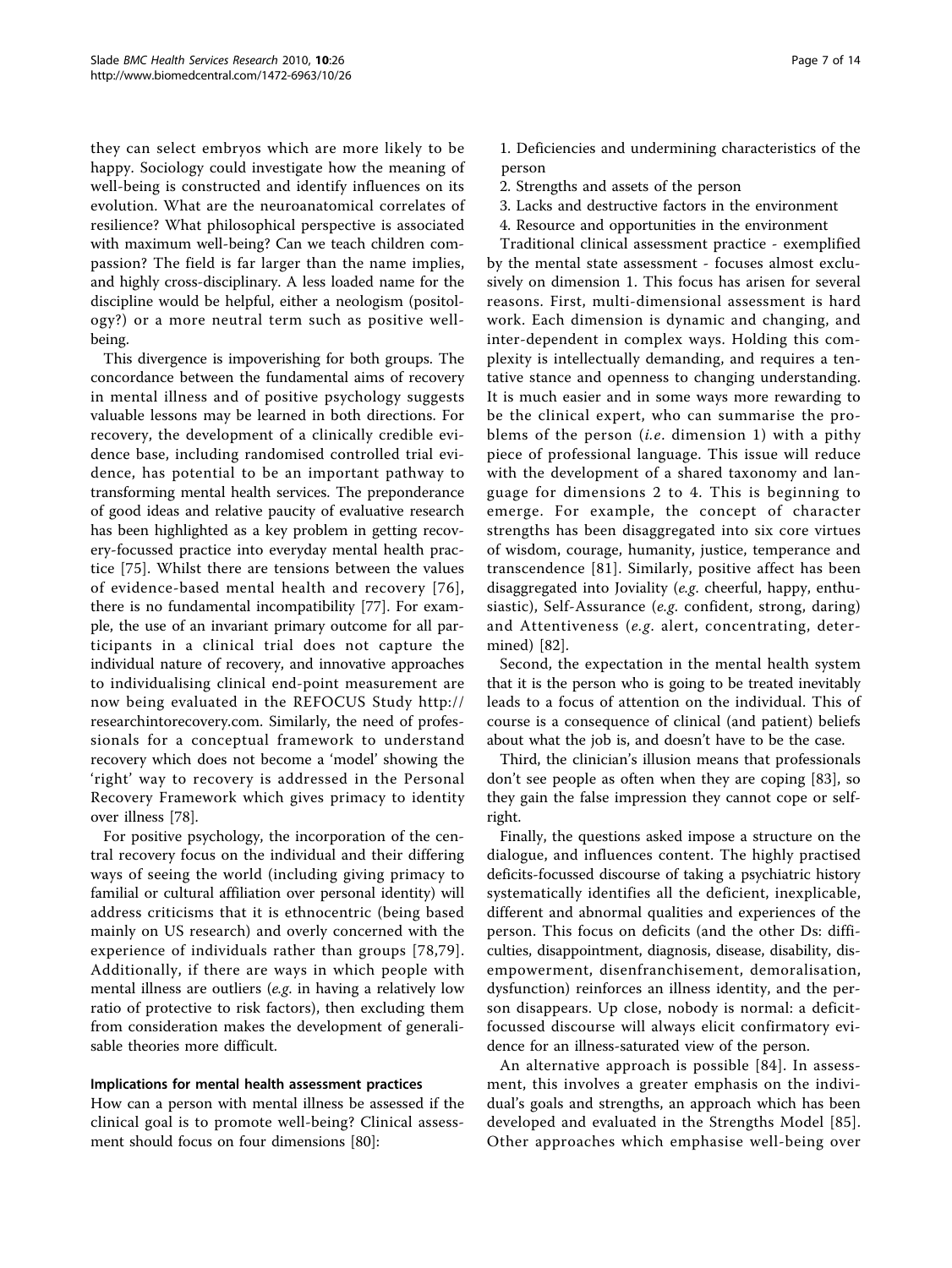deficits in assessment processes are person-centred planning [[86,87\]](#page-13-0) and Wellness Recovery Action Planning [[88\]](#page-13-0). What these have in common is an assumption that it is more productive to focus on what the person wants in their life and what they can do towards their own goals than on what the professional thinks is in the person's best interests and on what the person cannot do.

# Interventions in mental health services to promote wellbeing

What interventions increase levels of well-being or amplify existing strengths?

# Cognitive behavioural therapy (CBT)

This psychological intervention will be familiar to most clinical readers, so no introduction will be given. Competently-provided CBT is aligned with many elements of promoting recovery and personal well-being: a focus on personally-valued rather than service-valued goals; responsibility for change lies with the patient not the therapist; the development of meta-cognitive awareness - an awareness of thoughts being distinct from self which creates the context in which a positive identity can flourish, despite the presence of ongoing symptoms of mental illness; enhancing self-management skills and reinforcing interdependence and independence rather than dependence, leading to sustained gains after the end of the formal therapy; and an emphasis on homework, reality testing and learning opportunities which all contribute to keeping the person in their life during therapy. If unhappiness is caused by a mismatch between self and ideal-self images, then CBT has the potential to focus on the environmental reality as much as the personal interpretation of experience. This points to a wider role for professionals, a point we will return to. Recent approaches to CBT explicitly focus on building strengths and resilience [[89](#page-13-0)].

# Mindfulness

Meditation is "a family of techniques which have in common a conscious attempt to focus attention in a nonanalytical way, and an attempt not to dwell on discur-sive, ruminative thought" [[90\]](#page-13-0). Teaching meditation to members of the public increases self-reported happiness and well-being, changes which are corroborated by healthier EEG readings, heart rates and flu immunity [[91](#page-13-0)].

Meditation has been applied to mental health issues, such as anger [[92](#page-13-0)] and - in the form of mindfulnessbased cognitive therapy (MBCT) - depression [[93\]](#page-13-0). Mindfulness, like prayer [[94\]](#page-13-0), is a form of meditation which involves attending non-judgmentally to all stimuli in the internal and external environment but to avoid getting caught up in  $(i.e.$  ruminating on) any particular stimulus. Mindfulness requires a different mind-set to

the quick-fix of a magic pharmacological or psychological bullet. Just as becoming a top-class violinist requires 10,000 hours of practice with a competent teacher [\[95](#page-13-0)], so too mindfulness needs to become a way of life if it is to transform identity. It involves changing habits:

- enhancing meta-cognitive awareness by noticing what one is thinking about
- developing the ability to urge-surf by noticing but not being caught up in rising cognitions
- developing cognitive fluidity taking habits from one space and using in another (e.g. using metaphors: thoughts as passing cars; thoughts as clouds; hare brain, tortoise mind)
- paying attention to a wider range of the available percept or experiences

The pay-off in terms of well-being is high. Mindfulness has the potential to lead to a reconstructed, more complex identity, in which self and thought are separated. Development of a watching self gives a different means of responding to and working on experiences of mental illness. Developing habits of greater occupation of the available attention reduces rumination and increases being in the moment - the flow concept we discussed earlier [[96](#page-13-0)]:

...by increasing the amount of time a person spends thinking grateful and calming thoughts, there is simply less time to think upsetting and ''unhelpful'' thoughts. Assuming that attention is a zero-sum game, the most efficient way to reduce negative and increase positive thoughts and emotions may be to focus on increasing the positive.(p. 28)

Overall, the personal qualities cultivated through mindfulness practice are nonjudging, nonstriving, acceptance, patience, trust, openness, letting go, gentleness, generosity, empathy, gratitude and lovingkindness [[97](#page-13-0)] qualities which are highly relevant to the personal recovery journey of people with mental illness.

# Narrative psychology

A further clinical approach emerges from a sub-discipline called *narrative psychology*, which investigates the value of translating emotional experiences into words. This brings together insights from three strands of research (primarily from European and American cultures) [[98](#page-13-0)]:

1. Inhibition - not talking about emotional trauma is unhealthy

2. Cognitive - development of a self-narrative allows closure

3. Social dynamics - keeping a secret detaches one from society.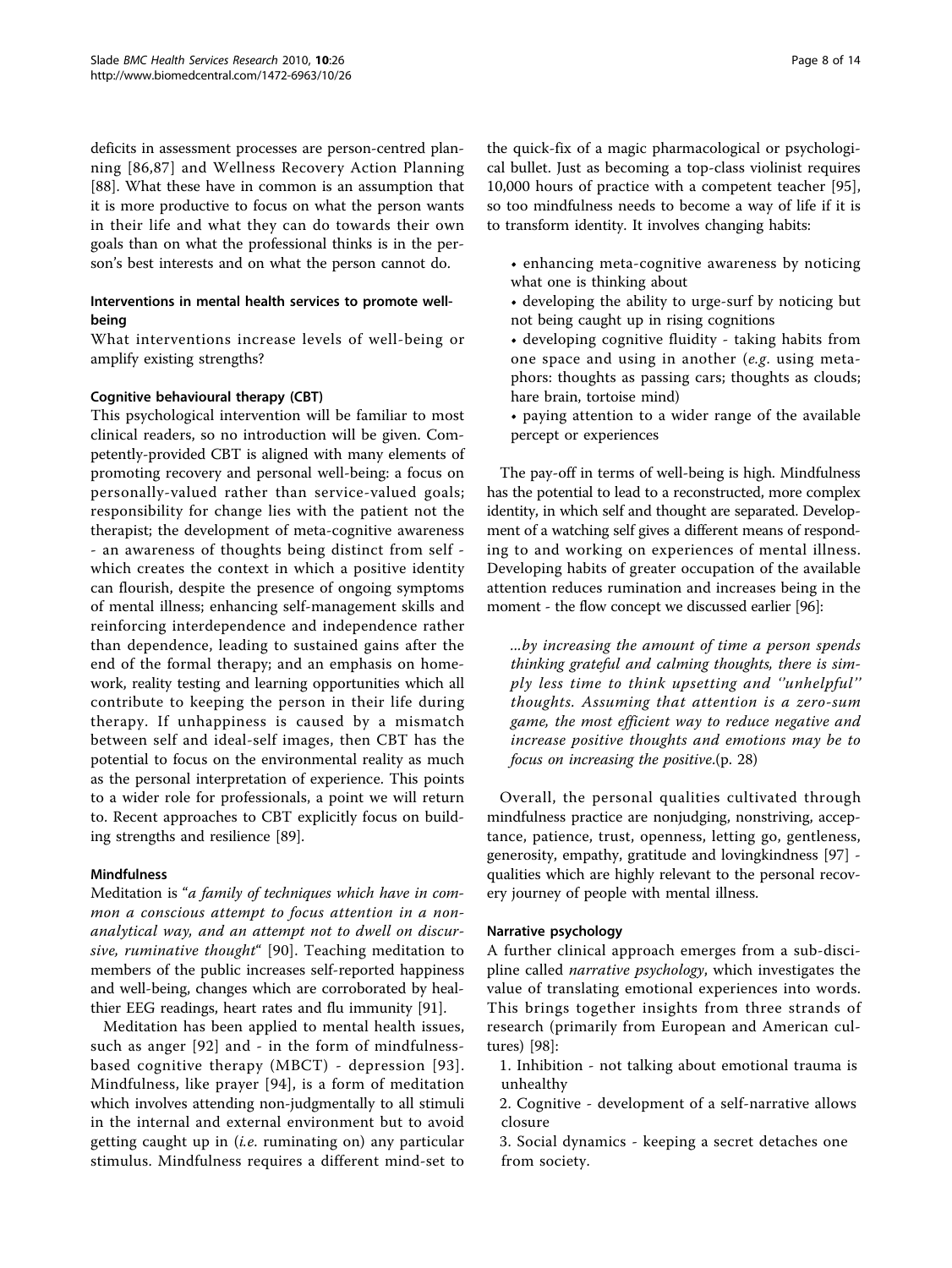One approach involves asking people to write about (or in other ways generate an account of) their experiences, as a means of making sense of their own story. The most beneficial story content includes placing the story in a context appropriate to its purpose, the transformation of a bad experience into a good outcome, and the imposition of a coherent structure [\[99\]](#page-13-0). Developing stories about growth, dealing with difficult life events and personal redemption all contribute to a positive narrative identity [[100](#page-13-0)]. Empirical evidence suggests that this approach is particularly beneficial for groups who, as a whole, are not as open about their emotions: men [[101\]](#page-13-0), people with high hostility [\[102](#page-13-0)], and people with alexythimia [[103](#page-13-0)].

#### Positive Psychotherapy

An approach which brings together several of these methods is positive psychotherapy (PPT) [[104\]](#page-13-0). The focus in PPT is on increasing positive emotion, engagement and meaning. For example, groups for depression undertake a series of weekly exercises. Week 1 (Using Your Strengths) involves using the Values in Action Inventory of Strengths [\[81\]](#page-13-0) to assess your top five strengths, and think of ways to use those strengths more in your everyday life. Week 2 (Three Good Things/Blessings) involved writing down three good things every evening that happened today, and why you think they happened. Week 3 (Obituary/Biography) involves imagining that you have passed away after living a fruitful and satisfying life, and writing an essay summarising what you would most like to be remembered for. Week 4 (Gratitude Visit) involves thinking of someone to whom you are very grateful, but whom you have never properly thanked, composing a letter to them describing your gratitude, and reading it to the person by phone or in person. Week 5 (Active/Constructive Responding) involves reacting in a visibly positive and enthusiastic way to good news from someone else at least once a day. Week 6 (Savouring) involves once a day taking the time to enjoy something that you usually hurry through, writing write down what you did, how you did it differently, and how it felt compared to when you rush through it. These exercises are intended to amplify components of Authentic Happiness [[51\]](#page-12-0). Randomised controlled trials of group PPT with mild to moderately depressed students ( $n = 40$ ) and individual PPT with severely depressed mental health clients ( $n = 46$ ) both showed gains in symptom reduction and happiness, with moderate to large effect sizes and improvement sustained at one-year follow-up [[104\]](#page-13-0).

We have considered some approaches to focussing more on strengths, goals and preferences. However, if mental health services are to fully support recovery and promote well-being, it may not be enough to simply counterbalance a focus on individual deficit with a focus on individual capability, since this leaves unchallenged the clinical belief that treatment is something you do first, after which the person gets on with their own life. This is highlighted as an unhelpful approach in the accounts from people who write about their recovery from mental illness. For example, Rachel Perkins notes [[105](#page-13-0)]:

Mental health problems are not a full time job - we have lives to lead. Any services, or treatments, or interventions, or supports must be judged in these terms - how much they allow us to lead the lives we wish to lead.

#### Societal implications

We therefore now raise some potential implications of positive psychology for the job of the mental health professional at the social, rather than individual, level. This is underpinned by an emerging understanding of the importance of relationships and connection for individual and social well-being. For example, an international consortium of 450 academics has recently produced reports about determinants and influences on well-being [[106](#page-13-0)]. This important document has been summarised by the New Economics Foundation [http://www.neweco](http://www.neweconomics.org)[nomics.org](http://www.neweconomics.org) as Five Ways To Wellbeing: Connect (to others, individually and in communities); Be active; Take notice (of the world); Keep learning; and Give (e.g. smile, volunteer, join in). It is no coincidence that these are all outward-looking recommendations, more about engaging in and living life to the full than sorting out any internal or intrapsychic disturbances. Stigma and discrimination stop people with mental illness from exercising their full rights as citizens and meeting their human needs for connection [[107](#page-13-0)]. Therefore, the role of the mental health professional should be about challenging stigma and creating well-being-promoting societies as well as treating illness.

#### Mental health professionals can improve social inclusion

Supporting people using mental health services from accessing normal citizenship entitlements is a central (i. e. not an optional extra) part of the job. We illustrate this in relation to employment.

If a single outcome measure had to be chosen to capture recovery, there would be a case to make that it should be employment status. Not because of a value about economic productivity, but because work has so many associated benefits. There is now a strong evidence base that Individual Placement and Support (IPS) approaches which support the person to find and maintain mainstream employment are better than training the person up in separate sheltered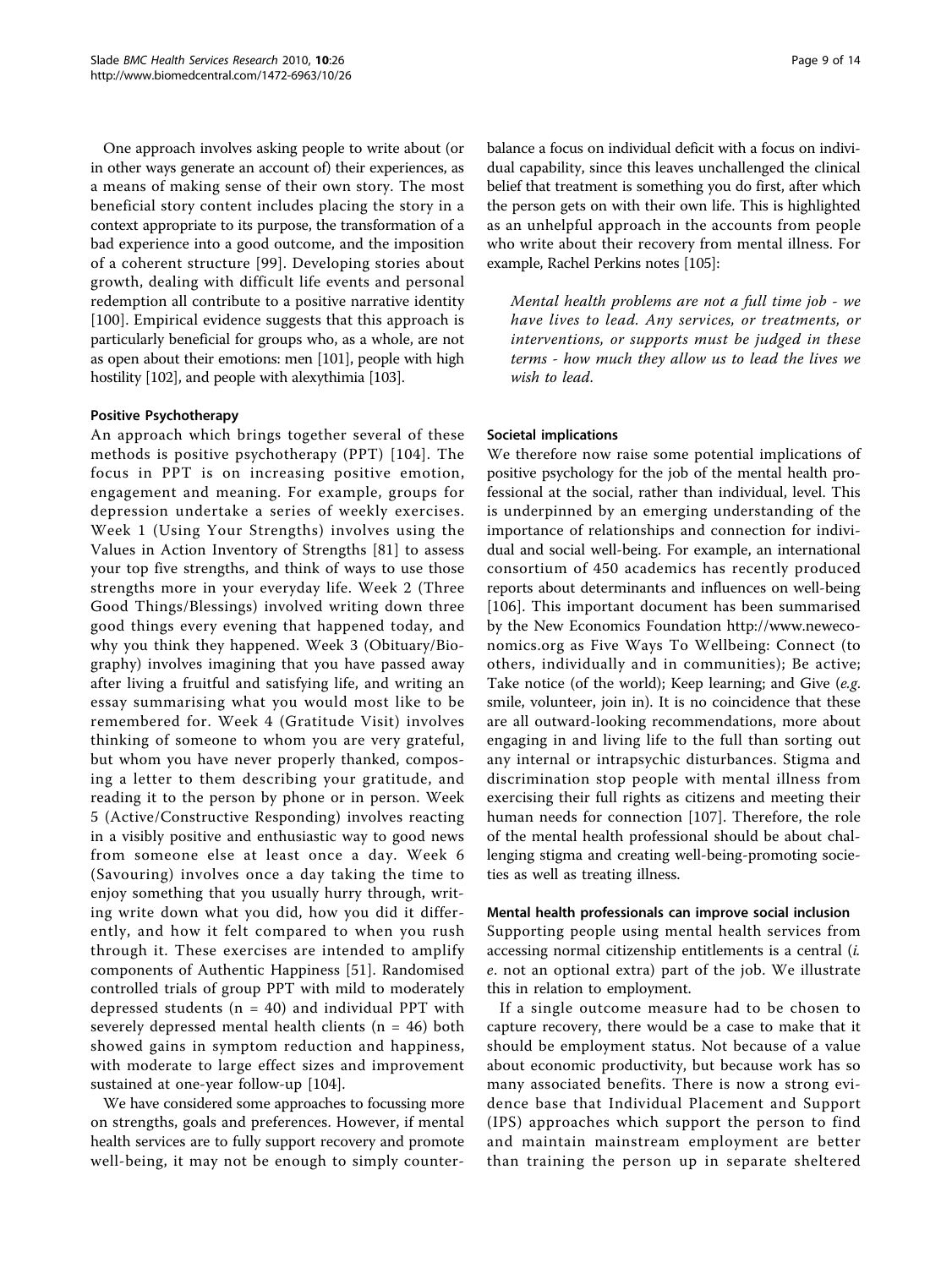employment schemes in preparation for mainstream work [[108](#page-13-0),[109\]](#page-13-0). Mental health professionals can increase the access of service users to the valued social role of work by supporting the development of employment schemes [\[110](#page-13-0)].

One specific work opportunity is within mental health services. These are often large employers - the National Health Service in the UK is the largest employer in Europe. However, health services have a history of poor recruitment and retention approaches to attracting people with declared mental illness to work for them [[31](#page-12-0)]. (Of course, many people working in these services have an undisclosed history of mental illness.) This is a wasted opportunity, and reinforces stigmatising us-andthem beliefs in the work-force. Actively encouraging applications from people who have used mental health services for all posts, and positively discriminating between applicants with the same skill level in favour of people with a history of mental illness are two relevant approaches. They directly challenge "the common tendency in human service organisations to see workers as either health and strong and the donors of care, or as weak and vulnerable recipients" [\[108\]](#page-13-0).

There are other ways in which mental health professionals and teams can improve social inclusion. A common experience of workers in the mental health system is frustration - a sense that these ideas about social inclusion, employment and social roles are all well and good, but impossible to implement within the existing constraints. But resources can become available by spending allocated money differently. This is the approach used by The Village [http://www.mhavil](http://www.mhavillage.org)[lage.org,](http://www.mhavillage.org) a mental health service in inner-city Los Angeles working with homeless and severely mentally ill clients. The service decided to undergo a 'fiscal paradigm shift', by spending money to promote wellness and recovery (especially by creating pathways back into employment) rather than promote stability and maintenance. This involved transforming from being an organisation which spent most of its allocated money on acute hospitalisation (28%), long-term care (23%) and out-patient therapy (23%) to one spending on individualised case management (41%), work (25%) and community integration (12%) [[111\]](#page-13-0). Hospitalisations and living in institutional residence are markedly reduced for members attending the Village [[112\]](#page-13-0), allowing the money saved to be re-invested in worksupporting services.

A further contribution from the clinician can be educating local employers about their legal duties under relevant discrimination legislation and about reasonable work-place adjustments for people with mental illness. The accommodations can relate to People (focussing on interpersonal challenges), Places (focussing

on where the work takes place), Things (focussing on equipment needed to do the job) or Activities (focussing on the work tasks). For people with physical disability, accommodation needs tend to relate to Places and Things. This is what employers are used to. In mental illness, People issues are often the central issue. Employers need educating about how these interpersonal needs can be tended to, which might include [\[108\]](#page-13-0):

- addressing concentration problems by having a quieter work place with fewer distractions rather than an open-plan office
- the need to have some time away from other workers
- enhanced supervision to give feedback and guidance on job performance
- allowing the use of headphones to block out distracting noise (including hearing voices)
- flexibility in working hours, e.g. to attend clinical appointments or work when less impaired by medication
- mentor scheme for on-site orientation and support
- $\bullet$  the need to talk to a supporter (e.g. a job coach) during a lunch break
- clear job description for people who find ambiguity and uncertainty difficult
- prior discussion about how leave due to illness will be managed, e.g. allowing the use of accrued paid and unpaid leave
- relocation of marginal job functions which are disturbing to the individual

Alongside this direct contribution to improving social inclusion, well-being focussed mental health professionals of the future will also have a contribution to make to policy.

# Mental health professionals can increase societal wellbeing

If a new knowledge base around well-being is integrated by mental health professionals into their practice, then this creates opportunities to influence social and political priorities. The position power and status of the role allow authoritative communication with the aim of influencing society and increasing wellbeing both for the general population and specifically for people with experience of mental illness. A few examples will illustrate this re-orientation.

Does money bring happiness? Above a certain level (estimated by Richard Layard as US\$20,000pa [[54](#page-12-0)]), the answer is no - relative wealth is more of an influence on happiness than absolute wealth [[113\]](#page-13-0). A salary of \$50,000 where average salaries are \$25,000 is preferred to a salary of \$100,000 where the average is \$250,000 [[114](#page-13-0)]. If social comparison influences well-being, what are the implications for policy? For example, do social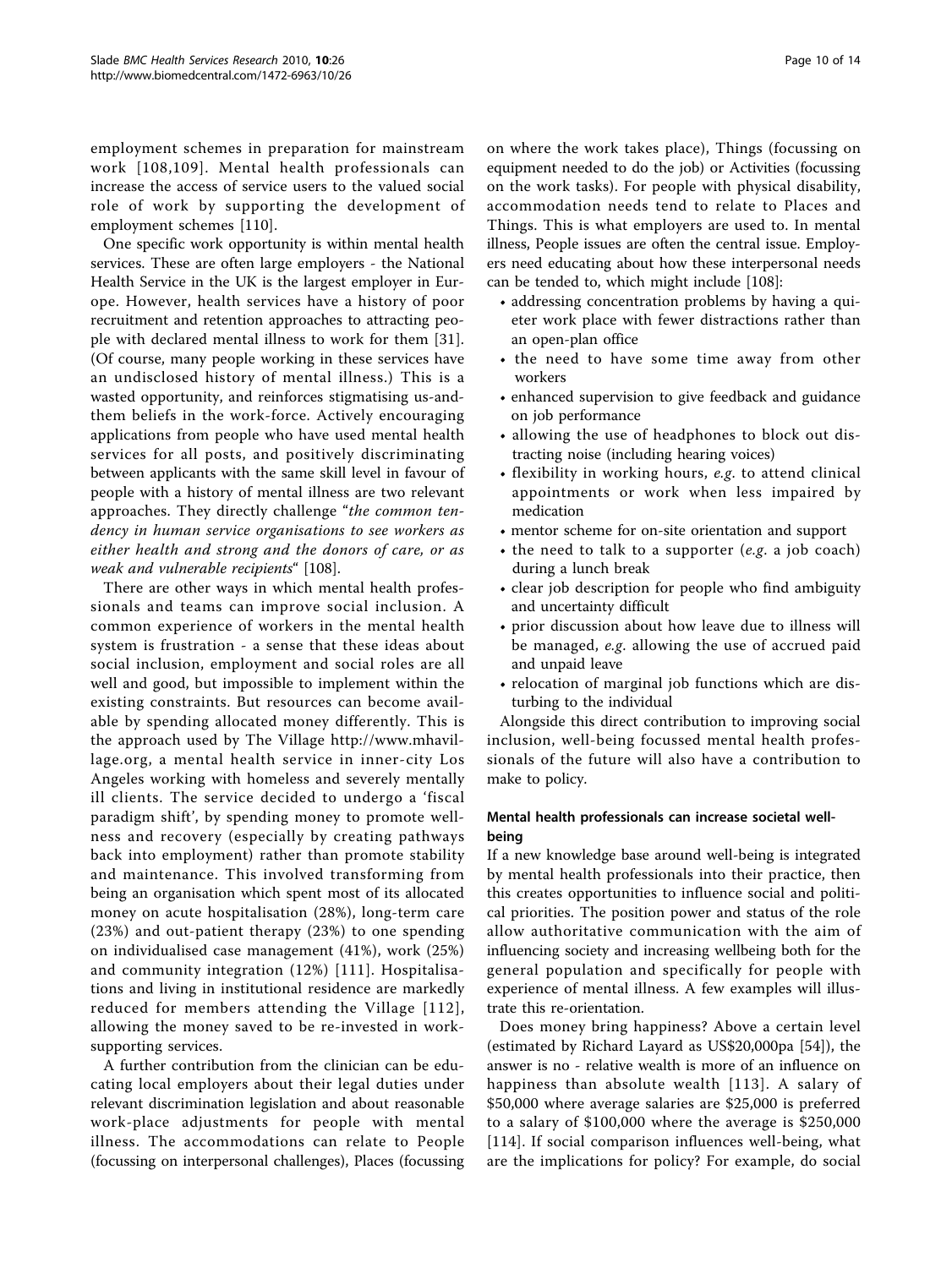structures such as gated communities and private schools harm us all? Contrary to intuition, those within the enclave aren't any happier because they are no wealthier than their comparison group, and those outside have a visibly wealthier reference group.

Television is a powerful influence, both because it encourages social comparison and because of its innate effects. Researchers have observed consistently adverse changes following the introduction of television into new communities. In Bhutan, this was followed by increased family break-up, crime and drug-taking, alongside reduced parent-child conversation [[115\]](#page-13-0). In Canada, social life, participation in sports and level of creativity were all negatively impacted [[116\]](#page-13-0). Homicide rates go up after televised heavyweight fights [\[117\]](#page-13-0), and suicide rates increase after on-screen portrayals [\[118\]](#page-13-0). Television content leads to an inflated estimate of adultery and crime rates [[119\]](#page-13-0), and negative self-appraisal [\[120](#page-13-0)]. Given the average Briton watches 25 hours of television per week [[121\]](#page-13-0) - with similar levels in the US [[54\]](#page-12-0) what does this imply for media regulation?

When making a social comparison, the reference group influences well-being: Olympic bronze medal winners (who compare themselves with people missing out on a medal) are happier than Silver medal winners (who compare themselves with the victor) [[122\]](#page-13-0). For mental health, this may mean that anti-stigma campaigns focussed on promoting mental health literacy and identifying when to seek professional help actually increase negative social comparisons and reduce well-being. High-profile people talking about their own experiences are better at reducing the social distance and difference experienced by people with mental illness [[107\]](#page-13-0).

In contrast to salary, 4 weeks holiday when others have 8 weeks is preferred over 2 weeks when others have 1 week [[114](#page-13-0)]. Would a national policy of compulsory flexible working arrangements (e.g. annualised hours) reduce work-related stress and consequent mental illness? More generally, the fact that people who win Oscars live longer than unsuccessful nominees [[123](#page-13-0)] may point to the importance of achievement for longevity. If we want people to live longer, should we focus on developing community-level opportunities for participation, connection and mastery? Should services for particularly marginalised groups, such as people with mental illness, put some of their resources towards celebrating and amplifying success?

What are the sources of happiness? The Big Seven influences on happiness explain 80% of the variance in happiness: Family relationships, Financial situation, Work, Community and friends, Health, Personal freedom and Personal values [[54\]](#page-12-0). The effects on happiness of problems in each domain have been estimated, on the basis of international surveys of factors associated with happiness [[124](#page-13-0),[125\]](#page-13-0). Using a scale from 10 (no happiness) to 100 (total happiness), the fall in happiness associated with separation (compared with marriage) is 8 points, with unemployment or poor health is 6 points, with personal freedom is 5 points, with saying no to "God is important in my life" (personal values) is 3.5 points, with a national increase of 10% in unemployment is 3 points, and with a drop in family income by a third is 2 points.

Can these seven identified influences be used by mental health services to directly increase happiness, rather than continuing with attempts to reduce unhappiness? This will involve meeting three challenges. First, traditional professional training only focuses on one of these seven influences: health. Second, interventions to promote health which increase personal freedom and are concordant with personal values will increase happiness more than those which impinge on personal freedom or which deny or discount personal value. This will require clinical decision-making to focus as much on values and freedom as on intervention effectiveness - echoing the call for ethics before technology by Bracken and Thomas [\[126](#page-13-0)]. Third, most influences on happiness are social rather than intrapsychic, yet most mental health interventions are at the level of the individual. Overall, this is not to argue for more centralised control *per se*, but rather to highlight that this knowledge should be more visible in public debate, so that both social policy and individual choices are informed by our best scientific understanding of contributors to well-being.

We finish on an optimistic note. One reason for raising some of these implications is to highlight their relative absence from sociopolitical debate. Although there is good evidence that being happy and cheerful is associated with improved brain chemistry, blood pressure and heart rate [[127](#page-13-0),[128\]](#page-13-0), and with living longer [[129](#page-13-0)], this kind of evidence does not yet feature prominently in public debate. If skilled professionals with an interest in promoting well-being don't point out that a high turnover of local residents create communities which are less cohesive [[130](#page-13-0)] and more violent [\[131\]](#page-13-0) then who will inject this information into social policy? This opens up innovative environmental approaches to fostering well-being, like the simple act of closing most points of entry to a housing estate which led to an increased sense of community and a 25% reduction in mental illness rates [[132](#page-13-0)]. Similarly, the pernicious effects of a societal value that we *must* make the most of everything is becoming clear. People who constantly worry about missing opportunities - so-called hyper-optimisers - have more regrets, make more social comparisons and are less happy than people who are happy with what is good enough [[133\]](#page-13-0). An empirically-informed policy-making approach would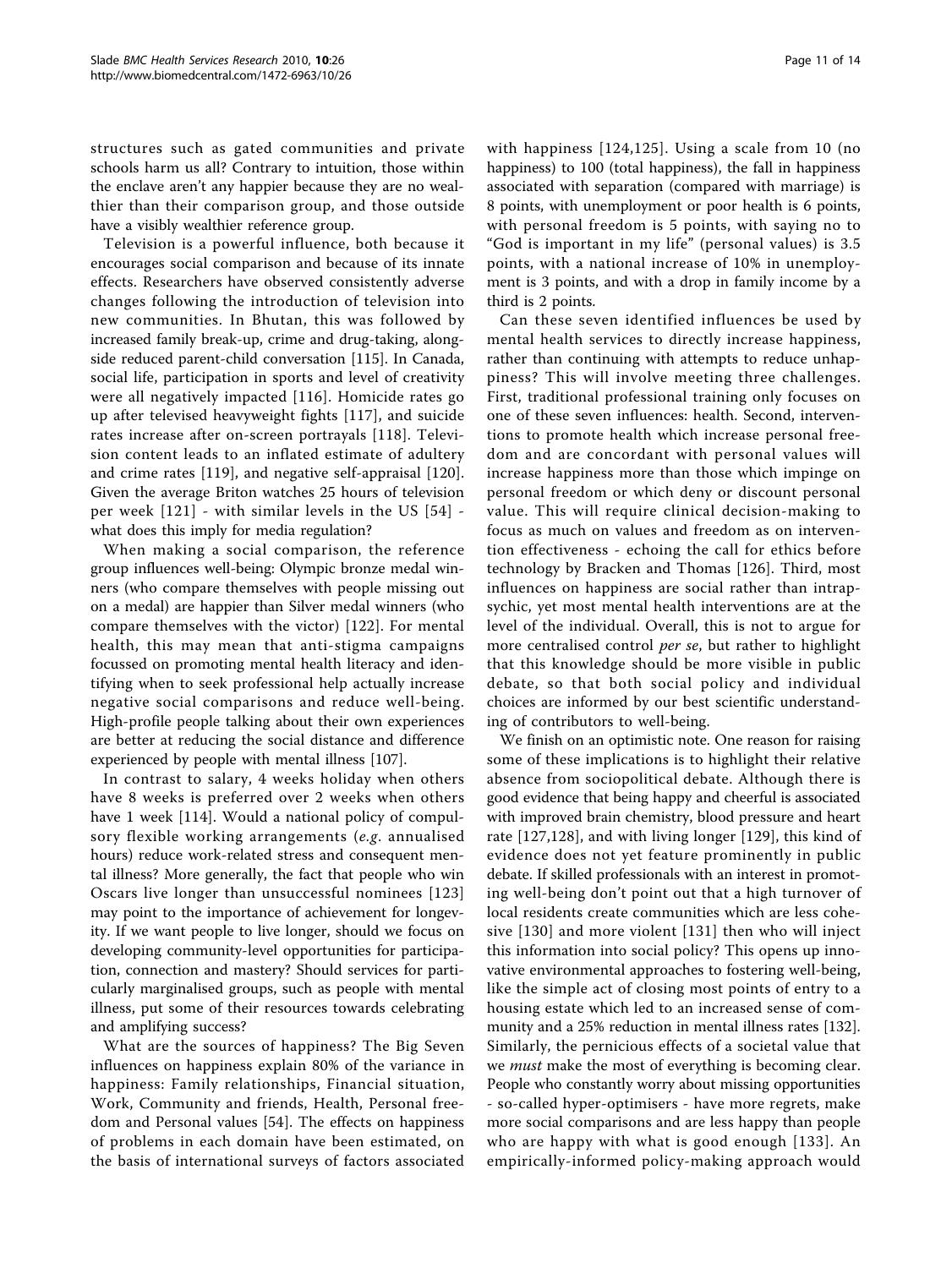<span id="page-11-0"></span>recognise the toxic consequences for well-being of societies which encourage unfavourable social comparison, continuous reoptimisation to make the best of every opportunity, and living for the future rather than savouring the present.

Research into mental illness proceeds apace. Advances in understanding are being generated by genetic, genomic, proteomic, psychological and epidemiological studies, among other disciplines. These advances are to be welcomed, and should continue to inform clinical practice. The challenge is to also integrate and apply the evidence base around well-being, so that mental health professionals of the future inform social policy as well as treating mental illness.

#### Summary

• Two new sources of knowledge are now available to mental health professionals: collated syntheses of narratives of recovery from mental illness, and empirical evidence about well-being from the academic discipline of positive psychology

• These two sources are highly complementary, and provide a counter-balance to the traditional focus of mental health services on deficit amelioration

• Assessment and treatment of the individual will need to change if the goal is promoting well-being rather than treating illness

• There are also broader challenges for mental health professionals to become more outward-looking in their view of their role, and to construct their job as more than working with individuals

• A focus on improving social inclusion, becoming social activists who challenge stigma and discrimination, and promoting societal well-being may need to become the norm rather than the exception for mental health professionals in the 21<sup>st</sup> Century.

Additional file 1: Operationalisation, definition and examples of three domains of mental health. Table showing operationalisation, definition and examples of three domains of mental health.

Click here for file

[ http://www.biomedcentral.com/content/supplementary/1472-6963-10- 26-S1.DOC ]

#### Additional file 2: Points of convergence between recovery in mental illness and positive psychology. Table showing points of convergence between recovery in mental illness and positive psychology.

Click here for file

[ http://www.biomedcentral.com/content/supplementary/1472-6963-10- 26-S2.DOC ]

#### Author's information

Dr Mike Slade is a Reader in Mental Health Services Research at the Institute of Psychiatry, and a consultant clinical psychologist in rehabilitation with South London and Maudsley Mental Health NHS Foundation Trust. Mike's main research interests are recovery-focussed and outcome-focussed mental

health services, user involvement in and influence on mental health services, staff-patient agreement on need, and contributing to the development of clinically useable outcome measures, including the Camberwell Assessment of Need and the Threshold Assessment Grid. He has written over 120 academic articles and seven books, including Slade M (2009) Personal recovery and mental illness, Cambridge: Cambridge University Press. He is keen to disseminate an understanding of recovery to the field through freeto-download booklets, such as Shepherd G, Boardman J, Slade M (2008) Making Recovery a Reality, London: Sainsbury Centre for Mental Health (downloadable from [http://www.scmh.org.uk\)](World Health OrganizationPromoting Mental Health. Concepts, Emerging Evidence, PracticeGeneva: World Health Organization2004Mental Health Commission of CanadaToward recovery & well-beingCalgary: Mental Health Commission of Canada, Calgary2009Department of HealthNew Horizons. Towards a shared vision for mental health. ConsultationLondon: Department of Health2009The structure of psychological well-being revisitedRyffCDKeyesCLMJournal of Personality and Social Psychology19956971972710.1037/0022-3514.69.4.7197473027Clinical validation of the Quality of Life Inventory: A measure of life satisfaction for use in treatment planning and outcome assessmentFrischMBCornellJVillanuevaMRetzlaffPJPsychological Assessment199249210110.1037/1040-3590.4.1.92Mental illness and/or mental health? Investigating axioms of the complete state model of healthKeyesCLMJournal of Consulting and Clinical Psychology20057353954810.1037/0022-006X.73.3.53915982151ColemanRRecovery - an Alien ConceptGloucester, Hansell1999Recovery: the lived experience of rehabilitationDeeganPPsychosocial Rehabilitation Journal1988111119Health care reform based on an empowerment model of recovery by people with psychiatric disabilitiesFisherDVHospital and Community Psychiatry1994459139157989024Sense of self in recovery from severe mental illnessDavidsonLStraussJBritish Journal of Medical Psychology1992651311451633118Two accounts of mental distressOHaganMReadJReynoldsJSpeaking our mindsLondon: Macmillan1996Restorying psychiatric disability: Learning from first person narrativesRidgwayPPsychiatric Rehabilitation Journal20012433534311406984The experience of recovery from schizophrenia: towards an empirically-validated stage modelAndresenROadesLCaputiPAustralian and New Zealand Journal of Psychiatry20033758659410.1046/j.1440-1614.2003.01234.x14511087LapsleyHNikoraLWBlackRKia Mauri Tau! Narratives of Recovery from Disabling Mental Health ProblemsWellington: Mental Health Commission2002GoldsackSReetMLapsleyHGingellMExperiencing a Recovery-Oriented Acute Mental Health Service: Home Based Treatment from the Perspectives of Services Users, their Families and Mental Health ProfessionalsWellington: Mental Health Commission2005BarnettHLapsleyHJourneys of Despair, Journeys of Hope. Young Adults Talk About Severe Mental Distress, Mental Health Services and RecoveryWellington: Mental Health Commission2006Mental Health CommissionThree forensic service users and their families talk about recoveryWellington: Mental Health Commission2000Scottish Recovery NetworkJourneys of Recovery. Stories of hope and recovery from long term mental health problemsGlasgow: Scottish Recovery Network2006Scottish Recovery NetworkRoutes to recovery. Collected wisdom from the SRN Narrative Research ProjectGlasgow: Scottish Recovery Network2007Qualitative studies of recovery: what can we learn from the person?DavidsonLSellsDSangsterSOConnellMRecovery in mental illness. Broadening our Understanding of WellnessWashington DC: American Psychological AssociationRalph RO, Corrigan PW2005147170full_textSpaniolLKoehlerMBostonMAedsThe experience of recoveryCenter for Psychiatric Rehabilitation1994McIntoshZFrom Goldfish Bowl to Ocean: personal accounts of mental illness and beyondLondon: Chipmunkapublishing2005BarkerPJDavidsonBCampbellPedsFrom the Ashes of ExperienceLondon: Whurr Publications1999The process of recovery from schizophreniaSpaniolLWewiorskiNGagneCAnthonyWInternational Review of Psychiatry20021432733610.1080/0954026021000016978RecoveryRalphROPsychiatric Rehabilitation Skills20004480517SladeMPersonal recovery and mental illness. A guide for mental health professionalsCambridge: Cambridge University Press2009Remission and Recovery in Schizophrenia: Practitioner and Patient PerspectivesDavidsonLSchmutteTDinzeoTAndres-HymanRSchizophrenia Bulletin2008345810.1093/schbul/sbm122263237917984297Recovering from Illness or Recovering your Life? Implications of Clinical versus Social Models of Recovery from Mental Health Problems for Employment Support ServicesSeckerJMembreyHGroveBSeebohmPDisability & Society20021740341810.1080/09687590220140340Scientific and consumer models of recovery in schizophrenia: concordance, contrasts, and implicationsBellackASchizophrenia Bulletin20063243244210.1093/schbul/sbj044263224116461575Recovery in PsychiatrySchrankBSladeMPsychiatr Bull20073132132510.1192/pb.bp.106.013425PerkinsRRepperJSocial Inclusion and RecoveryLondon: Bailli�re Tindall2003Recovery from mental illness: the guiding vision of the mental health system in the 1990sAnthonyWAInnovations and Research199321724AntonovskyAHealth, Stress and CopingSan Francisco: Jossey-Bass Publishers1979RogersCClient-centered Therapy: Its Current Practice, Implications and TheoryLondon: Constable1951MaslowAMotivation and PersonalityNew York: Harper and Row1954Positive psychology: An introductionSeligmanMCsikszentmihalyiMAmerican Psychologist20005551410.1037/0003-066X.55.1.511392865SnyderCRLopezJSHandbook of positive psychologyNew York: Oxford University Press2002KeyesCLMHaidtJedsFlourishing: Positive psychology and the life well livedWashington DC: American Psychological Association2003full_textPetersonCA primer in positive psychologyNew York: Oxford University Press2006ComptonWAn introduction to positive psychologyBelmont CA: Thomson-Wadsworth2005LinleyPAJosephSPositive psychology in practiceHoboken NJ: John Wiley2004Toward a Science of Mental healthKeyesCLMLopezSJHandbook of Positive PsychologyNew York: Oxford University PressSnyder CR, Lopez SJ20024559Promoting and Protecting Mental Health as Flourishing. A Complementary Strategy for Improving National Mental HealthKeyesCLMAmerican Psychologist2007629510810.1037/0003-066X.62.2.9517324035Social well-beingKeyesCLMSocial Psychology Quarterly19986112114010.2307/2787065Mental Health in Adolescence: Is Americas Youth Flourishing?KeyesCLMAmerican Journal of Orthopsychiatry20067639540210.1037/0002-9432.76.3.39516981819The effectiveness of psychotherapy: The Consumer Reports studySeligmanMAmerican Psychologist19955096597410.1037/0003-066X.50.12.9658561380Play, Pleasure and Other Positive Life Events: Non-Specific Factors in Recovery from Mental Illness?DavidsonLShaharGLawlessMSSellsDTondoraJPsychiatry20066915116316822194Depressive symptoms erode self-esteem in severe mental illness: A three-wave, cross-lagged studyShaharGDavidsonLJournal of Consulting and Clinical Psychology20037189090010.1037/0022-006X.71.5.89014516237Self-determination among mental health consumers/survivors: Using lessons from the past to guide the futureCookJAJonikasJJournal of Disability Policy Studies200213879510.1177/10442073020130020401Mental Health CommissionRecovery Competencies. Teaching Resource KitWellington: Mental Health Commission2001SeligmanMAuthentic happiness: Using the new positive psychology to realize your potential for lasting fulfillmentNew York: Free Press2002Positive Psychology and Nussbaums Capabilities ApproachJayawickremeJPawelskiJSeligmanMConference presentation: Subjective Measures of Well-Being and the Science of Happiness: Historical origins and philosophical foundationsBirmingham AL2008The Concept of FlowNakamuraJCsikszentmihalyiMHandbook of Positive PsychologyNew York: Oxford University Press200289105LayardRHappiness. Lessons from a new scienceLondon: Penguin2005SheldonKMWilliamsGJoinerTSelf-Determination Theory in the Clinic: Motivating Physical and Mental HealthNew Haven: Yale University Press2003Personal goals and psychological growth: Testing an intervention to enhance goal attainment and personality integrationSheldonKMKasserTSmithKShareTJournal of Personality20027053110.1111/1467-6494.0017611908535Effectiveness of a Collaborative Recovery Training Program in Australia in Promoting Positive Views About RecoveryCroweTDeaneFOadesLGCaputiPMorlandKGPsychiatric Services2006571497150010.1176/appi.ps.57.10.149717035572PascalBPascals Pens�esCharleston, SC: BiblioBazaar, LLC2007An analysis of the Definitions and Elements of Recovery: A Review of the LiteratureOnkenSJCraigCMRidgwayPRalphROCookJAPsychiatric Rehabilitation Journal20073192210.2975/31.1.2007.9.2217694711PargamentKISpiritually Integrated PsychotherapyNew York: Guilford2007KleinmanAWhat really matters: living a moral life amidst uncertainty and dangerOxford: Oxford University Press2006BellahRMadsenRSullivanWMSwidlerATiptonSHabits of the Heart: Individualism and Commitment in American LifeCalifornia: University of California Press32007FallotRSpirituality and Religion in Recovery from Mental IllnessSan Francisco: Jossey-Bass1998Supported Spirituality: A New Frontier in the Recovery-Oriented Mental Health SystemRussinovaZBlanchAPsychiatric Rehabilitation Journal20073024724910.2975/30.4.2007.247.24917458448Recovery and positive psychology: Parallel themes and potential synergiesResnickSGRosenheckRAPsychiatric Services20065712012210.1176/appi.ps.57.1.12016399972Footsteps on the road to a positive psychologyGilhamJESeligmanMBehaviour Research and Therapy199937suppl 1S163S17310402701Mental Health CommissionA Vision for a Recovery Model in Irish Mental Health ServicesDublin: Mental Health Commission2005Substance Abuse and Mental Health Services AdministrationNational Consensus Conference on Mental Health Recovery and Systems TransformationRockville, MD: Department of Health and Human Services2005National Institute for Mental Health in EnglandEmerging Best Practices in Mental Health recoveryLondon: NIMHE2004TondoraJDavidsonLPractice Guidelines for Recovery-Oriented Behavioral Health CareConnecticut: Connecticut Department of Mental Health and Addiction Services2006Structural properties of personal meaning systems: A new approach to measuring meaning of lifeP�hlmannKGrussBJoraschkyPJournal of Positive Psychology2006110911710.1080/17439760600566008The science of positive psychologyMorganJSThe Psychologist2007682687OngADvan DulmenMHMOxford Handbook of Methods in Positive PsychologyOxford: Oxford University Press2006Stopping the Madness. Positive Psychology and the Deconstruction of the Illness Ideology and the DSMMadduxJEHandbook of Positive PsychologyNew York: OxfordSnyder CR, Lopez JS20021324Recovery, Psychosis and Psychiatry: research is better than rhetoricSladeMHaywardMActa Psychiatrica Scandinavica2007116818310.1111/j.1600-0447.2007.01047.x17650268Implications of evidence-based practice for mental health nursingFisherJEHappellBInternational Journal of Mental Health Nursing20091817918510.1111/j.1447-0349.2009.00607.x19490228An empirical conceptualization of the recovery orientationResnickSGFontanaALehmanARosenheckRASchizophrenia Research20057511912810.1016/j.schres.2004.05.00915820330The contribution of mental health services to recoverySladeMJournal of Mental Health20091836737110.3109/09638230903191256Positive Psychology and the Development of Well-beingHenryJWell-being: individual, community and societal perspectivesBasingstoke: Palgrave MacmillanHaworth J, Hart G20072540Widening the Diagnostic Focus. A Case for Including Human Strengths and Environmental ResourcesWrightBALopezSJHandbook of Positive PsychologyNew York: Oxford University PressSnyder CR, Lopez SJ20022644PetersonCSeligmanMCharacter strengths and virtuesNew York: Oxford University Press2004WatsonDClarkLAThe PANAS-X: Manual for the Positive and Negative Affect Schedule - Expanded FormIowa City: University of Iowa1994The clinicians illusionCohenPCohenJArchives of General Psychiatry198441117811826334503SladeM100 ways to support recoveryLondon: Rethink2009RappCGoschaRJThe Strengths Model: Case Management With People With Psychiatric DisabilitiesNew York: Oxford University Press22006TondoraJPocklingtonSOsherDDavidsonLImplementation of person-centered care and planning: From policy to practice to evaluationWashington DC: Substance Abuse and Mental Health Services Administration2005AdamsNGriederDMTreatment Planning for Person-Centered CareBurlington, MA: Elsevier2005CopelandMEWellness Recovery Action PlanBrattleboro: VT: Peach Press1999KuykenWPadeskyCDudleyRCollaborative Case Conceptualization. Working Effectively with Clients in Cognitive-Behavioral TherapyNew York: Guilford Press2009ShapiroDHMeditation: Self-regulation strategy and altered states of consciousnessNew York: Aldine1980Alterations in brain and immune function produced by mindfulness meditationDavidsonRKabat-ZinnJSchumacherJRosenkranzMMullerDSantorelliSUrbanowskiFHarringtonABonusKSheridanJPsychosomatic Medicine20036556457010.1097/01.PSY.0000077505.67574.E312883106HanhNhatThichAnger: Buddhist Wisdom for Cooling the FlamesLondon: Rider2001SegalZTeasdaleJWilliamsMMindfulness-Based Cognitive Therapy for DepressionNew York: Guilford Press2002HoffmanEHHoffmanCDStaying Focused in the Age of Distraction: How Mindfulness, Prayer & Meditation Can Help you Pay AttentionOakland CA: New Harbinger Publications2006Increased cotrical representation of the fingers of the left hand in string playersElbertTPantevCWienbruchCRockstrohBTaubEScience199527030530710.1126/science.270.5234.3057569982Extending the influence of positive psychology interventions into health care settings: Lessons from self-efficacy and forgivenessHarrisAThoresenCEJournal of Positive Psychology20061273610.1080/17439760500380930Meditation and Positive PsychologyShapiroSLSchwartzGERSanterreCHandbook of positive psychologyNew York: Oxford University PressSnyder CR, Lopez SJ2002632645Sharing Ones Story. On the Benefits of Writing or Talking About Emotional ExperienceNiederhofferKGPennebakerJWSnyderCRLopezSJHandbook of positive psychologyNew York: Oxford University Press2002573583The Pursuit of Meaningfulness in LifeBaumeisterRFVohsKDHandbook of positive psychologyNew York: Oxford University PressSnyder CR, Lopez SJ2002608618Narrative identity and eudaimonic well-beingBauerJJMcAdamsDPPalsJLJournal of Happiness Studies200898110410.1007/s10902-006-9021-6Written emotional expression: Effect sizes, outcome types, and moderating variablesSmythJMJournal of Consulting and Clinical Psychology19986617418410.1037/0022-006X.66.1.1749489272Cynical hostility and cardiovascular reactivity during self-disclosureChristensenAJSmithTWPsychosomatic Medicine1993551932028475234Expressive writing and the role of alexithymia as a dispositional deficit in self-disclosure and psychological healthPaezDVelascoCGonzalezJLJournal of Personality and Social Psychology19997763064110.1037/0022-3514.77.3.63010510512Positive PsychotherapySeligmanMRashidTParksACAmerican Psychologist20066177478810.1037/0003-066X.61.8.77417115810I have a vision...PerkinsROpen Mind20001046Foresight Mental Capital and Wellbeing ProjectMental Capital and Wellbeing: Making the most of ourselves in the 21st century. Final Project ReportLondon: Government Office for Science2008ThornicroftGShunned: Discrimination against People with Mental IllnessOxford: Oxford University Press2005ThornicroftGActions speak louder... Tackling discrimination against people with mental illnessLondon: Mental Health Foundation2006Vocational rehabilitation in schizophrenia and other psychotic disorders: a literature review and meta-analysis of randomized controlled trialsTwamleyEWJesteDVLehmanAFJournal of Nervous and Mental Disease200319151552310.1097/01.nmd.0000082213.42509.6912972854BeckerDRDrakeREA Working Life for People with Severe Mental IllnessOxford: Oxford University Press2003Lewin-VHIIMeiselJChandlerDThe Integrated Service Agency Model: A Summary Report to the California Department of Mental HealthCalifornia: California Department of Mental Health1995Client Outcomes in a Three-Year Controlled Study of an Integrated Service Agency ModelChandlerDMeiselJHuTMcGowenMMadisonKPsychiatric Services199647133713439117472The role of income aspirations in individual happinessStutzerAJournal of Economic Behaviour and Organisation2003548910910.1016/j.jebo.2003.04.003Is more always better? A survey on positional concernsSolnickSHemenwayDJournal of Economic Behaviour and Organisation19983737338310.1016/S0167-2681(98)00089-4Fast forward into troubleScott-ClarkCLevyAGuardian Weekend (June 14)2003WilliamsTMedsA Natural Experiment in Three CommunitiesNew York: Academic Press1986The impact of mass media violence on US homicidesPhillipsDAmerican Sociological Review19834856056810.2307/2117722Suicide and the mediaGouldMAnnals of the New York Academy of Sciences200193220022111411187Television and the family: The cultivation perspectiveSignorielliNMorganMTelevision and the American FamilyMalwah, NJ: Lawrence Erlbaum AssociatedBryant J, Bryant JA2001333351Effects of physical attractiveness on affect and perceptual judgementsKenrickDMontelloDGutierresSTrostMPersonality and Social Psychology Bulletin19931919519910.1177/0146167293192008RutterMSmithDJedsPsychosocial Disorders in Young People: Time Trends and Their CausesChichester: John Wiley1995When less is more: Counterfactual thinking and satisfaction among Olympic medalistsMedvecVMadeySGilovichTJournal of Personality and Social Psychology19956960361010.1037/0022-3514.69.4.6037473022Survival in Academy Award-winning actors and actressesRedelmeierDSinghSAnnals of Internal Medicine200113495596211352696Hows life? Combining individual and national variables to explain subjective well-beingHelliwellJEconomic Modelling20032033136010.1016/S0264-9993(02)00057-3The macroeconomics of happinessDiTellaRReview of Economics and Statistics20038580992710.1162/003465303772815745BrackenPThomasPPostpsychiatry. Mental health in a postmodern worldOxford: Oxford University Press2005The role of emotion on pathways to positive healthRyffCSingerBDavidsonRSchererKGoldsmithHHandbook of Affective ScienceNew York: Oxford University PressDavidson R, Scherer K, Goldsmith H2003Emotion, plasticity, context and regulationDavidsonRJacksonDKalinNPsychological Bulletin200012689090610.1037/0033-2909.126.6.89011107881Positive emotions in early life and longevity: Findings from the nun studyDannerDSnowdenDFriesenWJournal of Personality and Social Psychology20018080481310.1037/0022-3514.80.5.80411374751Incentives and social capital: Are homeowners better citizens?GlaeserEDiPasqualeDJournal of Urban Economics19994535438410.1006/juec.1998.2098Neighborhoods and violent crime: A multilevel study of collective efficacySampsonRRaudenbushSEarlsFScience199727791892410.1126/science.277.5328.9189252316HalpernDMental Health and the Built EnvironmentLondon: Taylor & Francis1995Maximising versus satisficing: Happiness is a matter of choiceSchwartzBWardALyubomirskySMonterossoJWhiteKLehmanDJournal of Personality and Social Psychology2002831178119710.1037/0022-3514.83.5.117812416921) and Slade M (2009) 100 ways to supportrecovery, London: Rethink (downloadable from [http://www.rethink.](World Health OrganizationPromoting Mental Health. Concepts, Emerging Evidence, PracticeGeneva: World Health Organization2004Mental Health Commission of CanadaToward recovery & well-beingCalgary: Mental Health Commission of Canada, Calgary2009Department of HealthNew Horizons. Towards a shared vision for mental health. ConsultationLondon: Department of Health2009The structure of psychological well-being revisitedRyffCDKeyesCLMJournal of Personality and Social Psychology19956971972710.1037/0022-3514.69.4.7197473027Clinical validation of the Quality of Life Inventory: A measure of life satisfaction for use in treatment planning and outcome assessmentFrischMBCornellJVillanuevaMRetzlaffPJPsychological Assessment199249210110.1037/1040-3590.4.1.92Mental illness and/or mental health? Investigating axioms of the complete state model of healthKeyesCLMJournal of Consulting and Clinical Psychology20057353954810.1037/0022-006X.73.3.53915982151ColemanRRecovery - an Alien ConceptGloucester, Hansell1999Recovery: the lived experience of rehabilitationDeeganPPsychosocial Rehabilitation Journal1988111119Health care reform based on an empowerment model of recovery by people with psychiatric disabilitiesFisherDVHospital and Community Psychiatry1994459139157989024Sense of self in recovery from severe mental illnessDavidsonLStraussJBritish Journal of Medical Psychology1992651311451633118Two accounts of mental distressOHaganMReadJReynoldsJSpeaking our mindsLondon: Macmillan1996Restorying psychiatric disability: Learning from first person narrativesRidgwayPPsychiatric Rehabilitation Journal20012433534311406984The experience of recovery from schizophrenia: towards an empirically-validated stage modelAndresenROadesLCaputiPAustralian and New Zealand Journal of Psychiatry20033758659410.1046/j.1440-1614.2003.01234.x14511087LapsleyHNikoraLWBlackRKia Mauri Tau! Narratives of Recovery from Disabling Mental Health ProblemsWellington: Mental Health Commission2002GoldsackSReetMLapsleyHGingellMExperiencing a Recovery-Oriented Acute Mental Health Service: Home Based Treatment from the Perspectives of Services Users, their Families and Mental Health ProfessionalsWellington: Mental Health Commission2005BarnettHLapsleyHJourneys of Despair, Journeys of Hope. Young Adults Talk About Severe Mental Distress, Mental Health Services and RecoveryWellington: Mental Health Commission2006Mental Health CommissionThree forensic service users and their families talk about recoveryWellington: Mental Health Commission2000Scottish Recovery NetworkJourneys of Recovery. Stories of hope and recovery from long term mental health problemsGlasgow: Scottish Recovery Network2006Scottish Recovery NetworkRoutes to recovery. Collected wisdom from the SRN Narrative Research ProjectGlasgow: Scottish Recovery Network2007Qualitative studies of recovery: what can we learn from the person?DavidsonLSellsDSangsterSOConnellMRecovery in mental illness. Broadening our Understanding of WellnessWashington DC: American Psychological AssociationRalph RO, Corrigan PW2005147170full_textSpaniolLKoehlerMBostonMAedsThe experience of recoveryCenter for Psychiatric Rehabilitation1994McIntoshZFrom Goldfish Bowl to Ocean: personal accounts of mental illness and beyondLondon: Chipmunkapublishing2005BarkerPJDavidsonBCampbellPedsFrom the Ashes of ExperienceLondon: Whurr Publications1999The process of recovery from schizophreniaSpaniolLWewiorskiNGagneCAnthonyWInternational Review of Psychiatry20021432733610.1080/0954026021000016978RecoveryRalphROPsychiatric Rehabilitation Skills20004480517SladeMPersonal recovery and mental illness. A guide for mental health professionalsCambridge: Cambridge University Press2009Remission and Recovery in Schizophrenia: Practitioner and Patient PerspectivesDavidsonLSchmutteTDinzeoTAndres-HymanRSchizophrenia Bulletin2008345810.1093/schbul/sbm122263237917984297Recovering from Illness or Recovering your Life? Implications of Clinical versus Social Models of Recovery from Mental Health Problems for Employment Support ServicesSeckerJMembreyHGroveBSeebohmPDisability & Society20021740341810.1080/09687590220140340Scientific and consumer models of recovery in schizophrenia: concordance, contrasts, and implicationsBellackASchizophrenia Bulletin20063243244210.1093/schbul/sbj044263224116461575Recovery in PsychiatrySchrankBSladeMPsychiatr Bull20073132132510.1192/pb.bp.106.013425PerkinsRRepperJSocial Inclusion and RecoveryLondon: Bailli�re Tindall2003Recovery from mental illness: the guiding vision of the mental health system in the 1990sAnthonyWAInnovations and Research199321724AntonovskyAHealth, Stress and CopingSan Francisco: Jossey-Bass Publishers1979RogersCClient-centered Therapy: Its Current Practice, Implications and TheoryLondon: Constable1951MaslowAMotivation and PersonalityNew York: Harper and Row1954Positive psychology: An introductionSeligmanMCsikszentmihalyiMAmerican Psychologist20005551410.1037/0003-066X.55.1.511392865SnyderCRLopezJSHandbook of positive psychologyNew York: Oxford University Press2002KeyesCLMHaidtJedsFlourishing: Positive psychology and the life well livedWashington DC: American Psychological Association2003full_textPetersonCA primer in positive psychologyNew York: Oxford University Press2006ComptonWAn introduction to positive psychologyBelmont CA: Thomson-Wadsworth2005LinleyPAJosephSPositive psychology in practiceHoboken NJ: John Wiley2004Toward a Science of Mental healthKeyesCLMLopezSJHandbook of Positive PsychologyNew York: Oxford University PressSnyder CR, Lopez SJ20024559Promoting and Protecting Mental Health as Flourishing. A Complementary Strategy for Improving National Mental HealthKeyesCLMAmerican Psychologist2007629510810.1037/0003-066X.62.2.9517324035Social well-beingKeyesCLMSocial Psychology Quarterly19986112114010.2307/2787065Mental Health in Adolescence: Is Americas Youth Flourishing?KeyesCLMAmerican Journal of Orthopsychiatry20067639540210.1037/0002-9432.76.3.39516981819The effectiveness of psychotherapy: The Consumer Reports studySeligmanMAmerican Psychologist19955096597410.1037/0003-066X.50.12.9658561380Play, Pleasure and Other Positive Life Events: Non-Specific Factors in Recovery from Mental Illness?DavidsonLShaharGLawlessMSSellsDTondoraJPsychiatry20066915116316822194Depressive symptoms erode self-esteem in severe mental illness: A three-wave, cross-lagged studyShaharGDavidsonLJournal of Consulting and Clinical Psychology20037189090010.1037/0022-006X.71.5.89014516237Self-determination among mental health consumers/survivors: Using lessons from the past to guide the futureCookJAJonikasJJournal of Disability Policy Studies200213879510.1177/10442073020130020401Mental Health CommissionRecovery Competencies. Teaching Resource KitWellington: Mental Health Commission2001SeligmanMAuthentic happiness: Using the new positive psychology to realize your potential for lasting fulfillmentNew York: Free Press2002Positive Psychology and Nussbaums Capabilities ApproachJayawickremeJPawelskiJSeligmanMConference presentation: Subjective Measures of Well-Being and the Science of Happiness: Historical origins and philosophical foundationsBirmingham AL2008The Concept of FlowNakamuraJCsikszentmihalyiMHandbook of Positive PsychologyNew York: Oxford University Press200289105LayardRHappiness. Lessons from a new scienceLondon: Penguin2005SheldonKMWilliamsGJoinerTSelf-Determination Theory in the Clinic: Motivating Physical and Mental HealthNew Haven: Yale University Press2003Personal goals and psychological growth: Testing an intervention to enhance goal attainment and personality integrationSheldonKMKasserTSmithKShareTJournal of Personality20027053110.1111/1467-6494.0017611908535Effectiveness of a Collaborative Recovery Training Program in Australia in Promoting Positive Views About RecoveryCroweTDeaneFOadesLGCaputiPMorlandKGPsychiatric Services2006571497150010.1176/appi.ps.57.10.149717035572PascalBPascals Pens�esCharleston, SC: BiblioBazaar, LLC2007An analysis of the Definitions and Elements of Recovery: A Review of the LiteratureOnkenSJCraigCMRidgwayPRalphROCookJAPsychiatric Rehabilitation Journal20073192210.2975/31.1.2007.9.2217694711PargamentKISpiritually Integrated PsychotherapyNew York: Guilford2007KleinmanAWhat really matters: living a moral life amidst uncertainty and dangerOxford: Oxford University Press2006BellahRMadsenRSullivanWMSwidlerATiptonSHabits of the Heart: Individualism and Commitment in American LifeCalifornia: University of California Press32007FallotRSpirituality and Religion in Recovery from Mental IllnessSan Francisco: Jossey-Bass1998Supported Spirituality: A New Frontier in the Recovery-Oriented Mental Health SystemRussinovaZBlanchAPsychiatric Rehabilitation Journal20073024724910.2975/30.4.2007.247.24917458448Recovery and positive psychology: Parallel themes and potential synergiesResnickSGRosenheckRAPsychiatric Services20065712012210.1176/appi.ps.57.1.12016399972Footsteps on the road to a positive psychologyGilhamJESeligmanMBehaviour Research and Therapy199937suppl 1S163S17310402701Mental Health CommissionA Vision for a Recovery Model in Irish Mental Health ServicesDublin: Mental Health Commission2005Substance Abuse and Mental Health Services AdministrationNational Consensus Conference on Mental Health Recovery and Systems TransformationRockville, MD: Department of Health and Human Services2005National Institute for Mental Health in EnglandEmerging Best Practices in Mental Health recoveryLondon: NIMHE2004TondoraJDavidsonLPractice Guidelines for Recovery-Oriented Behavioral Health CareConnecticut: Connecticut Department of Mental Health and Addiction Services2006Structural properties of personal meaning systems: A new approach to measuring meaning of lifeP�hlmannKGrussBJoraschkyPJournal of Positive Psychology2006110911710.1080/17439760600566008The science of positive psychologyMorganJSThe Psychologist2007682687OngADvan DulmenMHMOxford Handbook of Methods in Positive PsychologyOxford: Oxford University Press2006Stopping the Madness. Positive Psychology and the Deconstruction of the Illness Ideology and the DSMMadduxJEHandbook of Positive PsychologyNew York: OxfordSnyder CR, Lopez JS20021324Recovery, Psychosis and Psychiatry: research is better than rhetoricSladeMHaywardMActa Psychiatrica Scandinavica2007116818310.1111/j.1600-0447.2007.01047.x17650268Implications of evidence-based practice for mental health nursingFisherJEHappellBInternational Journal of Mental Health Nursing20091817918510.1111/j.1447-0349.2009.00607.x19490228An empirical conceptualization of the recovery orientationResnickSGFontanaALehmanARosenheckRASchizophrenia Research20057511912810.1016/j.schres.2004.05.00915820330The contribution of mental health services to recoverySladeMJournal of Mental Health20091836737110.3109/09638230903191256Positive Psychology and the Development of Well-beingHenryJWell-being: individual, community and societal perspectivesBasingstoke: Palgrave MacmillanHaworth J, Hart G20072540Widening the Diagnostic Focus. A Case for Including Human Strengths and Environmental ResourcesWrightBALopezSJHandbook of Positive PsychologyNew York: Oxford University PressSnyder CR, Lopez SJ20022644PetersonCSeligmanMCharacter strengths and virtuesNew York: Oxford University Press2004WatsonDClarkLAThe PANAS-X: Manual for the Positive and Negative Affect Schedule - Expanded FormIowa City: University of Iowa1994The clinicians illusionCohenPCohenJArchives of General Psychiatry198441117811826334503SladeM100 ways to support recoveryLondon: Rethink2009RappCGoschaRJThe Strengths Model: Case Management With People With Psychiatric DisabilitiesNew York: Oxford University Press22006TondoraJPocklingtonSOsherDDavidsonLImplementation of person-centered care and planning: From policy to practice to evaluationWashington DC: Substance Abuse and Mental Health Services Administration2005AdamsNGriederDMTreatment Planning for Person-Centered CareBurlington, MA: Elsevier2005CopelandMEWellness Recovery Action PlanBrattleboro: VT: Peach Press1999KuykenWPadeskyCDudleyRCollaborative Case Conceptualization. Working Effectively with Clients in Cognitive-Behavioral TherapyNew York: Guilford Press2009ShapiroDHMeditation: Self-regulation strategy and altered states of consciousnessNew York: Aldine1980Alterations in brain and immune function produced by mindfulness meditationDavidsonRKabat-ZinnJSchumacherJRosenkranzMMullerDSantorelliSUrbanowskiFHarringtonABonusKSheridanJPsychosomatic Medicine20036556457010.1097/01.PSY.0000077505.67574.E312883106HanhNhatThichAnger: Buddhist Wisdom for Cooling the FlamesLondon: Rider2001SegalZTeasdaleJWilliamsMMindfulness-Based Cognitive Therapy for DepressionNew York: Guilford Press2002HoffmanEHHoffmanCDStaying Focused in the Age of Distraction: How Mindfulness, Prayer & Meditation Can Help you Pay AttentionOakland CA: New Harbinger Publications2006Increased cotrical representation of the fingers of the left hand in string playersElbertTPantevCWienbruchCRockstrohBTaubEScience199527030530710.1126/science.270.5234.3057569982Extending the influence of positive psychology interventions into health care settings: Lessons from self-efficacy and forgivenessHarrisAThoresenCEJournal of Positive Psychology20061273610.1080/17439760500380930Meditation and Positive PsychologyShapiroSLSchwartzGERSanterreCHandbook of positive psychologyNew York: Oxford University PressSnyder CR, Lopez SJ2002632645Sharing Ones Story. On the Benefits of Writing or Talking About Emotional ExperienceNiederhofferKGPennebakerJWSnyderCRLopezSJHandbook of positive psychologyNew York: Oxford University Press2002573583The Pursuit of Meaningfulness in LifeBaumeisterRFVohsKDHandbook of positive psychologyNew York: Oxford University PressSnyder CR, Lopez SJ2002608618Narrative identity and eudaimonic well-beingBauerJJMcAdamsDPPalsJLJournal of Happiness Studies200898110410.1007/s10902-006-9021-6Written emotional expression: Effect sizes, outcome types, and moderating variablesSmythJMJournal of Consulting and Clinical Psychology19986617418410.1037/0022-006X.66.1.1749489272Cynical hostility and cardiovascular reactivity during self-disclosureChristensenAJSmithTWPsychosomatic Medicine1993551932028475234Expressive writing and the role of alexithymia as a dispositional deficit in self-disclosure and psychological healthPaezDVelascoCGonzalezJLJournal of Personality and Social Psychology19997763064110.1037/0022-3514.77.3.63010510512Positive PsychotherapySeligmanMRashidTParksACAmerican Psychologist20066177478810.1037/0003-066X.61.8.77417115810I have a vision...PerkinsROpen Mind20001046Foresight Mental Capital and Wellbeing ProjectMental Capital and Wellbeing: Making the most of ourselves in the 21st century. Final Project ReportLondon: Government Office for Science2008ThornicroftGShunned: Discrimination against People with Mental IllnessOxford: Oxford University Press2005ThornicroftGActions speak louder... Tackling discrimination against people with mental illnessLondon: Mental Health Foundation2006Vocational rehabilitation in schizophrenia and other psychotic disorders: a literature review and meta-analysis of randomized controlled trialsTwamleyEWJesteDVLehmanAFJournal of Nervous and Mental Disease200319151552310.1097/01.nmd.0000082213.42509.6912972854BeckerDRDrakeREA Working Life for People with Severe Mental IllnessOxford: Oxford University Press2003Lewin-VHIIMeiselJChandlerDThe Integrated Service Agency Model: A Summary Report to the California Department of Mental HealthCalifornia: California Department of Mental Health1995Client Outcomes in a Three-Year Controlled Study of an Integrated Service Agency ModelChandlerDMeiselJHuTMcGowenMMadisonKPsychiatric Services199647133713439117472The role of income aspirations in individual happinessStutzerAJournal of Economic Behaviour and Organisation2003548910910.1016/j.jebo.2003.04.003Is more always better? A survey on positional concernsSolnickSHemenwayDJournal of Economic Behaviour and Organisation19983737338310.1016/S0167-2681(98)00089-4Fast forward into troubleScott-ClarkCLevyAGuardian Weekend (June 14)2003WilliamsTMedsA Natural Experiment in Three CommunitiesNew York: Academic Press1986The impact of mass media violence on US homicidesPhillipsDAmerican Sociological Review19834856056810.2307/2117722Suicide and the mediaGouldMAnnals of the New York Academy of Sciences200193220022111411187Television and the family: The cultivation perspectiveSignorielliNMorganMTelevision and the American FamilyMalwah, NJ: Lawrence Erlbaum AssociatedBryant J, Bryant JA2001333351Effects of physical attractiveness on affect and perceptual judgementsKenrickDMontelloDGutierresSTrostMPersonality and Social Psychology Bulletin19931919519910.1177/0146167293192008RutterMSmithDJedsPsychosocial Disorders in Young People: Time Trends and Their CausesChichester: John Wiley1995When less is more: Counterfactual thinking and satisfaction among Olympic medalistsMedvecVMadeySGilovichTJournal of Personality and Social Psychology19956960361010.1037/0022-3514.69.4.6037473022Survival in Academy Award-winning actors and actressesRedelmeierDSinghSAnnals of Internal Medicine200113495596211352696Hows life? Combining individual and national variables to explain subjective well-beingHelliwellJEconomic Modelling20032033136010.1016/S0264-9993(02)00057-3The macroeconomics of happinessDiTellaRReview of Economics and Statistics20038580992710.1162/003465303772815745BrackenPThomasPPostpsychiatry. Mental health in a postmodern worldOxford: Oxford University Press2005The role of emotion on pathways to positive healthRyffCSingerBDavidsonRSchererKGoldsmithHHandbook of Affective ScienceNew York: Oxford University PressDavidson R, Scherer K, Goldsmith H2003Emotion, plasticity, context and regulationDavidsonRJacksonDKalinNPsychological Bulletin200012689090610.1037/0033-2909.126.6.89011107881Positive emotions in early life and longevity: Findings from the nun studyDannerDSnowdenDFriesenWJournal of Personality and Social Psychology20018080481310.1037/0022-3514.80.5.80411374751Incentives and social capital: Are homeowners better citizens?GlaeserEDiPasqualeDJournal of Urban Economics19994535438410.1006/juec.1998.2098Neighborhoods and violent crime: A multilevel study of collective efficacySampsonRRaudenbushSEarlsFScience199727791892410.1126/science.277.5328.9189252316HalpernDMental Health and the Built EnvironmentLondon: Taylor & Francis1995Maximising versus satisficing: Happiness is a matter of choiceSchwartzBWardALyubomirskySMonterossoJWhiteKLehmanDJournal of Personality and Social Psychology2002831178119710.1037/0022-3514.83.5.117812416921) [org\)](World Health OrganizationPromoting Mental Health. Concepts, Emerging Evidence, PracticeGeneva: World Health Organization2004Mental Health Commission of CanadaToward recovery & well-beingCalgary: Mental Health Commission of Canada, Calgary2009Department of HealthNew Horizons. Towards a shared vision for mental health. ConsultationLondon: Department of Health2009The structure of psychological well-being revisitedRyffCDKeyesCLMJournal of Personality and Social Psychology19956971972710.1037/0022-3514.69.4.7197473027Clinical validation of the Quality of Life Inventory: A measure of life satisfaction for use in treatment planning and outcome assessmentFrischMBCornellJVillanuevaMRetzlaffPJPsychological Assessment199249210110.1037/1040-3590.4.1.92Mental illness and/or mental health? Investigating axioms of the complete state model of healthKeyesCLMJournal of Consulting and Clinical Psychology20057353954810.1037/0022-006X.73.3.53915982151ColemanRRecovery - an Alien ConceptGloucester, Hansell1999Recovery: the lived experience of rehabilitationDeeganPPsychosocial Rehabilitation Journal1988111119Health care reform based on an empowerment model of recovery by people with psychiatric disabilitiesFisherDVHospital and Community Psychiatry1994459139157989024Sense of self in recovery from severe mental illnessDavidsonLStraussJBritish Journal of Medical Psychology1992651311451633118Two accounts of mental distressOHaganMReadJReynoldsJSpeaking our mindsLondon: Macmillan1996Restorying psychiatric disability: Learning from first person narrativesRidgwayPPsychiatric Rehabilitation Journal20012433534311406984The experience of recovery from schizophrenia: towards an empirically-validated stage modelAndresenROadesLCaputiPAustralian and New Zealand Journal of Psychiatry20033758659410.1046/j.1440-1614.2003.01234.x14511087LapsleyHNikoraLWBlackRKia Mauri Tau! Narratives of Recovery from Disabling Mental Health ProblemsWellington: Mental Health Commission2002GoldsackSReetMLapsleyHGingellMExperiencing a Recovery-Oriented Acute Mental Health Service: Home Based Treatment from the Perspectives of Services Users, their Families and Mental Health ProfessionalsWellington: Mental Health Commission2005BarnettHLapsleyHJourneys of Despair, Journeys of Hope. Young Adults Talk About Severe Mental Distress, Mental Health Services and RecoveryWellington: Mental Health Commission2006Mental Health CommissionThree forensic service users and their families talk about recoveryWellington: Mental Health Commission2000Scottish Recovery NetworkJourneys of Recovery. Stories of hope and recovery from long term mental health problemsGlasgow: Scottish Recovery Network2006Scottish Recovery NetworkRoutes to recovery. Collected wisdom from the SRN Narrative Research ProjectGlasgow: Scottish Recovery Network2007Qualitative studies of recovery: what can we learn from the person?DavidsonLSellsDSangsterSOConnellMRecovery in mental illness. Broadening our Understanding of WellnessWashington DC: American Psychological AssociationRalph RO, Corrigan PW2005147170full_textSpaniolLKoehlerMBostonMAedsThe experience of recoveryCenter for Psychiatric Rehabilitation1994McIntoshZFrom Goldfish Bowl to Ocean: personal accounts of mental illness and beyondLondon: Chipmunkapublishing2005BarkerPJDavidsonBCampbellPedsFrom the Ashes of ExperienceLondon: Whurr Publications1999The process of recovery from schizophreniaSpaniolLWewiorskiNGagneCAnthonyWInternational Review of Psychiatry20021432733610.1080/0954026021000016978RecoveryRalphROPsychiatric Rehabilitation Skills20004480517SladeMPersonal recovery and mental illness. A guide for mental health professionalsCambridge: Cambridge University Press2009Remission and Recovery in Schizophrenia: Practitioner and Patient PerspectivesDavidsonLSchmutteTDinzeoTAndres-HymanRSchizophrenia Bulletin2008345810.1093/schbul/sbm122263237917984297Recovering from Illness or Recovering your Life? Implications of Clinical versus Social Models of Recovery from Mental Health Problems for Employment Support ServicesSeckerJMembreyHGroveBSeebohmPDisability & Society20021740341810.1080/09687590220140340Scientific and consumer models of recovery in schizophrenia: concordance, contrasts, and implicationsBellackASchizophrenia Bulletin20063243244210.1093/schbul/sbj044263224116461575Recovery in PsychiatrySchrankBSladeMPsychiatr Bull20073132132510.1192/pb.bp.106.013425PerkinsRRepperJSocial Inclusion and RecoveryLondon: Bailli�re Tindall2003Recovery from mental illness: the guiding vision of the mental health system in the 1990sAnthonyWAInnovations and Research199321724AntonovskyAHealth, Stress and CopingSan Francisco: Jossey-Bass Publishers1979RogersCClient-centered Therapy: Its Current Practice, Implications and TheoryLondon: Constable1951MaslowAMotivation and PersonalityNew York: Harper and Row1954Positive psychology: An introductionSeligmanMCsikszentmihalyiMAmerican Psychologist20005551410.1037/0003-066X.55.1.511392865SnyderCRLopezJSHandbook of positive psychologyNew York: Oxford University Press2002KeyesCLMHaidtJedsFlourishing: Positive psychology and the life well livedWashington DC: American Psychological Association2003full_textPetersonCA primer in positive psychologyNew York: Oxford University Press2006ComptonWAn introduction to positive psychologyBelmont CA: Thomson-Wadsworth2005LinleyPAJosephSPositive psychology in practiceHoboken NJ: John Wiley2004Toward a Science of Mental healthKeyesCLMLopezSJHandbook of Positive PsychologyNew York: Oxford University PressSnyder CR, Lopez SJ20024559Promoting and Protecting Mental Health as Flourishing. A Complementary Strategy for Improving National Mental HealthKeyesCLMAmerican Psychologist2007629510810.1037/0003-066X.62.2.9517324035Social well-beingKeyesCLMSocial Psychology Quarterly19986112114010.2307/2787065Mental Health in Adolescence: Is Americas Youth Flourishing?KeyesCLMAmerican Journal of Orthopsychiatry20067639540210.1037/0002-9432.76.3.39516981819The effectiveness of psychotherapy: The Consumer Reports studySeligmanMAmerican Psychologist19955096597410.1037/0003-066X.50.12.9658561380Play, Pleasure and Other Positive Life Events: Non-Specific Factors in Recovery from Mental Illness?DavidsonLShaharGLawlessMSSellsDTondoraJPsychiatry20066915116316822194Depressive symptoms erode self-esteem in severe mental illness: A three-wave, cross-lagged studyShaharGDavidsonLJournal of Consulting and Clinical Psychology20037189090010.1037/0022-006X.71.5.89014516237Self-determination among mental health consumers/survivors: Using lessons from the past to guide the futureCookJAJonikasJJournal of Disability Policy Studies200213879510.1177/10442073020130020401Mental Health CommissionRecovery Competencies. Teaching Resource KitWellington: Mental Health Commission2001SeligmanMAuthentic happiness: Using the new positive psychology to realize your potential for lasting fulfillmentNew York: Free Press2002Positive Psychology and Nussbaums Capabilities ApproachJayawickremeJPawelskiJSeligmanMConference presentation: Subjective Measures of Well-Being and the Science of Happiness: Historical origins and philosophical foundationsBirmingham AL2008The Concept of FlowNakamuraJCsikszentmihalyiMHandbook of Positive PsychologyNew York: Oxford University Press200289105LayardRHappiness. Lessons from a new scienceLondon: Penguin2005SheldonKMWilliamsGJoinerTSelf-Determination Theory in the Clinic: Motivating Physical and Mental HealthNew Haven: Yale University Press2003Personal goals and psychological growth: Testing an intervention to enhance goal attainment and personality integrationSheldonKMKasserTSmithKShareTJournal of Personality20027053110.1111/1467-6494.0017611908535Effectiveness of a Collaborative Recovery Training Program in Australia in Promoting Positive Views About RecoveryCroweTDeaneFOadesLGCaputiPMorlandKGPsychiatric Services2006571497150010.1176/appi.ps.57.10.149717035572PascalBPascals Pens�esCharleston, SC: BiblioBazaar, LLC2007An analysis of the Definitions and Elements of Recovery: A Review of the LiteratureOnkenSJCraigCMRidgwayPRalphROCookJAPsychiatric Rehabilitation Journal20073192210.2975/31.1.2007.9.2217694711PargamentKISpiritually Integrated PsychotherapyNew York: Guilford2007KleinmanAWhat really matters: living a moral life amidst uncertainty and dangerOxford: Oxford University Press2006BellahRMadsenRSullivanWMSwidlerATiptonSHabits of the Heart: Individualism and Commitment in American LifeCalifornia: University of California Press32007FallotRSpirituality and Religion in Recovery from Mental IllnessSan Francisco: Jossey-Bass1998Supported Spirituality: A New Frontier in the Recovery-Oriented Mental Health SystemRussinovaZBlanchAPsychiatric Rehabilitation Journal20073024724910.2975/30.4.2007.247.24917458448Recovery and positive psychology: Parallel themes and potential synergiesResnickSGRosenheckRAPsychiatric Services20065712012210.1176/appi.ps.57.1.12016399972Footsteps on the road to a positive psychologyGilhamJESeligmanMBehaviour Research and Therapy199937suppl 1S163S17310402701Mental Health CommissionA Vision for a Recovery Model in Irish Mental Health ServicesDublin: Mental Health Commission2005Substance Abuse and Mental Health Services AdministrationNational Consensus Conference on Mental Health Recovery and Systems TransformationRockville, MD: Department of Health and Human Services2005National Institute for Mental Health in EnglandEmerging Best Practices in Mental Health recoveryLondon: NIMHE2004TondoraJDavidsonLPractice Guidelines for Recovery-Oriented Behavioral Health CareConnecticut: Connecticut Department of Mental Health and Addiction Services2006Structural properties of personal meaning systems: A new approach to measuring meaning of lifeP�hlmannKGrussBJoraschkyPJournal of Positive Psychology2006110911710.1080/17439760600566008The science of positive psychologyMorganJSThe Psychologist2007682687OngADvan DulmenMHMOxford Handbook of Methods in Positive PsychologyOxford: Oxford University Press2006Stopping the Madness. Positive Psychology and the Deconstruction of the Illness Ideology and the DSMMadduxJEHandbook of Positive PsychologyNew York: OxfordSnyder CR, Lopez JS20021324Recovery, Psychosis and Psychiatry: research is better than rhetoricSladeMHaywardMActa Psychiatrica Scandinavica2007116818310.1111/j.1600-0447.2007.01047.x17650268Implications of evidence-based practice for mental health nursingFisherJEHappellBInternational Journal of Mental Health Nursing20091817918510.1111/j.1447-0349.2009.00607.x19490228An empirical conceptualization of the recovery orientationResnickSGFontanaALehmanARosenheckRASchizophrenia Research20057511912810.1016/j.schres.2004.05.00915820330The contribution of mental health services to recoverySladeMJournal of Mental Health20091836737110.3109/09638230903191256Positive Psychology and the Development of Well-beingHenryJWell-being: individual, community and societal perspectivesBasingstoke: Palgrave MacmillanHaworth J, Hart G20072540Widening the Diagnostic Focus. A Case for Including Human Strengths and Environmental ResourcesWrightBALopezSJHandbook of Positive PsychologyNew York: Oxford University PressSnyder CR, Lopez SJ20022644PetersonCSeligmanMCharacter strengths and virtuesNew York: Oxford University Press2004WatsonDClarkLAThe PANAS-X: Manual for the Positive and Negative Affect Schedule - Expanded FormIowa City: University of Iowa1994The clinicians illusionCohenPCohenJArchives of General Psychiatry198441117811826334503SladeM100 ways to support recoveryLondon: Rethink2009RappCGoschaRJThe Strengths Model: Case Management With People With Psychiatric DisabilitiesNew York: Oxford University Press22006TondoraJPocklingtonSOsherDDavidsonLImplementation of person-centered care and planning: From policy to practice to evaluationWashington DC: Substance Abuse and Mental Health Services Administration2005AdamsNGriederDMTreatment Planning for Person-Centered CareBurlington, MA: Elsevier2005CopelandMEWellness Recovery Action PlanBrattleboro: VT: Peach Press1999KuykenWPadeskyCDudleyRCollaborative Case Conceptualization. Working Effectively with Clients in Cognitive-Behavioral TherapyNew York: Guilford Press2009ShapiroDHMeditation: Self-regulation strategy and altered states of consciousnessNew York: Aldine1980Alterations in brain and immune function produced by mindfulness meditationDavidsonRKabat-ZinnJSchumacherJRosenkranzMMullerDSantorelliSUrbanowskiFHarringtonABonusKSheridanJPsychosomatic Medicine20036556457010.1097/01.PSY.0000077505.67574.E312883106HanhNhatThichAnger: Buddhist Wisdom for Cooling the FlamesLondon: Rider2001SegalZTeasdaleJWilliamsMMindfulness-Based Cognitive Therapy for DepressionNew York: Guilford Press2002HoffmanEHHoffmanCDStaying Focused in the Age of Distraction: How Mindfulness, Prayer & Meditation Can Help you Pay AttentionOakland CA: New Harbinger Publications2006Increased cotrical representation of the fingers of the left hand in string playersElbertTPantevCWienbruchCRockstrohBTaubEScience199527030530710.1126/science.270.5234.3057569982Extending the influence of positive psychology interventions into health care settings: Lessons from self-efficacy and forgivenessHarrisAThoresenCEJournal of Positive Psychology20061273610.1080/17439760500380930Meditation and Positive PsychologyShapiroSLSchwartzGERSanterreCHandbook of positive psychologyNew York: Oxford University PressSnyder CR, Lopez SJ2002632645Sharing Ones Story. On the Benefits of Writing or Talking About Emotional ExperienceNiederhofferKGPennebakerJWSnyderCRLopezSJHandbook of positive psychologyNew York: Oxford University Press2002573583The Pursuit of Meaningfulness in LifeBaumeisterRFVohsKDHandbook of positive psychologyNew York: Oxford University PressSnyder CR, Lopez SJ2002608618Narrative identity and eudaimonic well-beingBauerJJMcAdamsDPPalsJLJournal of Happiness Studies200898110410.1007/s10902-006-9021-6Written emotional expression: Effect sizes, outcome types, and moderating variablesSmythJMJournal of Consulting and Clinical Psychology19986617418410.1037/0022-006X.66.1.1749489272Cynical hostility and cardiovascular reactivity during self-disclosureChristensenAJSmithTWPsychosomatic Medicine1993551932028475234Expressive writing and the role of alexithymia as a dispositional deficit in self-disclosure and psychological healthPaezDVelascoCGonzalezJLJournal of Personality and Social Psychology19997763064110.1037/0022-3514.77.3.63010510512Positive PsychotherapySeligmanMRashidTParksACAmerican Psychologist20066177478810.1037/0003-066X.61.8.77417115810I have a vision...PerkinsROpen Mind20001046Foresight Mental Capital and Wellbeing ProjectMental Capital and Wellbeing: Making the most of ourselves in the 21st century. Final Project ReportLondon: Government Office for Science2008ThornicroftGShunned: Discrimination against People with Mental IllnessOxford: Oxford University Press2005ThornicroftGActions speak louder... Tackling discrimination against people with mental illnessLondon: Mental Health Foundation2006Vocational rehabilitation in schizophrenia and other psychotic disorders: a literature review and meta-analysis of randomized controlled trialsTwamleyEWJesteDVLehmanAFJournal of Nervous and Mental Disease200319151552310.1097/01.nmd.0000082213.42509.6912972854BeckerDRDrakeREA Working Life for People with Severe Mental IllnessOxford: Oxford University Press2003Lewin-VHIIMeiselJChandlerDThe Integrated Service Agency Model: A Summary Report to the California Department of Mental HealthCalifornia: California Department of Mental Health1995Client Outcomes in a Three-Year Controlled Study of an Integrated Service Agency ModelChandlerDMeiselJHuTMcGowenMMadisonKPsychiatric Services199647133713439117472The role of income aspirations in individual happinessStutzerAJournal of Economic Behaviour and Organisation2003548910910.1016/j.jebo.2003.04.003Is more always better? A survey on positional concernsSolnickSHemenwayDJournal of Economic Behaviour and Organisation19983737338310.1016/S0167-2681(98)00089-4Fast forward into troubleScott-ClarkCLevyAGuardian Weekend (June 14)2003WilliamsTMedsA Natural Experiment in Three CommunitiesNew York: Academic Press1986The impact of mass media violence on US homicidesPhillipsDAmerican Sociological Review19834856056810.2307/2117722Suicide and the mediaGouldMAnnals of the New York Academy of Sciences200193220022111411187Television and the family: The cultivation perspectiveSignorielliNMorganMTelevision and the American FamilyMalwah, NJ: Lawrence Erlbaum AssociatedBryant J, Bryant JA2001333351Effects of physical attractiveness on affect and perceptual judgementsKenrickDMontelloDGutierresSTrostMPersonality and Social Psychology Bulletin19931919519910.1177/0146167293192008RutterMSmithDJedsPsychosocial Disorders in Young People: Time Trends and Their CausesChichester: John Wiley1995When less is more: Counterfactual thinking and satisfaction among Olympic medalistsMedvecVMadeySGilovichTJournal of Personality and Social Psychology19956960361010.1037/0022-3514.69.4.6037473022Survival in Academy Award-winning actors and actressesRedelmeierDSinghSAnnals of Internal Medicine200113495596211352696Hows life? Combining individual and national variables to explain subjective well-beingHelliwellJEconomic Modelling20032033136010.1016/S0264-9993(02)00057-3The macroeconomics of happinessDiTellaRReview of Economics and Statistics20038580992710.1162/003465303772815745BrackenPThomasPPostpsychiatry. Mental health in a postmodern worldOxford: Oxford University Press2005The role of emotion on pathways to positive healthRyffCSingerBDavidsonRSchererKGoldsmithHHandbook of Affective ScienceNew York: Oxford University PressDavidson R, Scherer K, Goldsmith H2003Emotion, plasticity, context and regulationDavidsonRJacksonDKalinNPsychological Bulletin200012689090610.1037/0033-2909.126.6.89011107881Positive emotions in early life and longevity: Findings from the nun studyDannerDSnowdenDFriesenWJournal of Personality and Social Psychology20018080481310.1037/0022-3514.80.5.80411374751Incentives and social capital: Are homeowners better citizens?GlaeserEDiPasqualeDJournal of Urban Economics19994535438410.1006/juec.1998.2098Neighborhoods and violent crime: A multilevel study of collective efficacySampsonRRaudenbushSEarlsFScience199727791892410.1126/science.277.5328.9189252316HalpernDMental Health and the Built EnvironmentLondon: Taylor & Francis1995Maximising versus satisficing: Happiness is a matter of choiceSchwartzBWardALyubomirskySMonterossoJWhiteKLehmanDJournal of Personality and Social Psychology2002831178119710.1037/0022-3514.83.5.117812416921). He has acquired over £7 m of grant funding, including a £2 m NIHR Programme Grant for Applied Research for the five-year REFOCUS study to develop a recovery focus in adult mental services in England.

#### Competing interests

The author declares that they have no competing interests.

# Received: 18 February 2009

Accepted: 26 January 2010 Published: 26 January 2010

#### References

- 1. World Health Organization: Promoting Mental Health. Concepts, Emerging Evidence, Practice Geneva: World Health Organization 2004.
- 2. Mental Health Commission of Canada: Toward recovery & well-being Calgary: Mental Health Commission of Canada, Calgary 2009.
- 3. Department of Health: New Horizons. Towards a shared vision for mental health. Consultation London: Department of Health 2009.
- 4. Ryff CD, Keyes CLM: [The structure of psychological well-being revisited.](http://www.ncbi.nlm.nih.gov/pubmed/7473027?dopt=Abstract) Journal of Personality and Social Psychology 1995, 69:719-727.
- 5. Frisch MB, Cornell J, Villanueva M, Retzlaff PJ: Clinical validation of the Quality of Life Inventory: A measure of life satisfaction for use in treatment planning and outcome assessment. Psychological Assessment 1992, 4:92-101.
- 6. Keyes CLM: [Mental illness and/or mental health? Investigating axioms of](http://www.ncbi.nlm.nih.gov/pubmed/15982151?dopt=Abstract) [the complete state model of health.](http://www.ncbi.nlm.nih.gov/pubmed/15982151?dopt=Abstract) Journal of Consulting and Clinical Psychology 2005, 73:539-548.
- 7. Coleman R: Recovery an Alien Concept Gloucester, Hansell 1999.
- 8. Deegan P: Recovery: the lived experience of rehabilitation. Psychosocial Rehabilitation Journal 1988, 11:11-19.
- 9. Fisher DV: [Health care reform based on an empowerment model of](http://www.ncbi.nlm.nih.gov/pubmed/7989024?dopt=Abstract) [recovery by people with psychiatric disabilities.](http://www.ncbi.nlm.nih.gov/pubmed/7989024?dopt=Abstract) Hospital and Community Psychiatry 1994, 45:913-915.
- 10. Davidson L, Strauss J: [Sense of self in recovery from severe mental](http://www.ncbi.nlm.nih.gov/pubmed/1633118?dopt=Abstract) [illness.](http://www.ncbi.nlm.nih.gov/pubmed/1633118?dopt=Abstract) British Journal of Medical Psychology 1992, 65:131-145.
- 11. O'Hagan M, Read J, Reynolds J: Two accounts of mental distress. Speaking our minds London: Macmillan 1996.
- 12. Ridgway P: [Restorying psychiatric disability: Learning from first person](http://www.ncbi.nlm.nih.gov/pubmed/11406984?dopt=Abstract) [narratives.](http://www.ncbi.nlm.nih.gov/pubmed/11406984?dopt=Abstract) Psychiatric Rehabilitation Journal 2001, 24:335-343.
- 13. Andresen R, Oades L, Caputi P: [The experience of recovery from](http://www.ncbi.nlm.nih.gov/pubmed/14511087?dopt=Abstract) [schizophrenia: towards an empirically-validated stage model.](http://www.ncbi.nlm.nih.gov/pubmed/14511087?dopt=Abstract) Australian and New Zealand Journal of Psychiatry 2003, 37:586-594.
- 14. Lapsley H, Nikora LW, Black R: Kia Mauri Tau! Narratives of Recovery from Disabling Mental Health Problems Wellington: Mental Health Commission 2002.
- 15. Goldsack S, Reet M, Lapsley H, Gingell M: Experiencing a Recovery-Oriented Acute Mental Health Service: Home Based Treatment from the Perspectives of Services Users, their Families and Mental Health Professionals Wellington: Mental Health Commission 2005.
- 16. Barnett H, Lapsley H: Journeys of Despair, Journeys of Hope. Young Adults Talk About Severe Mental Distress, Mental Health Services and Recovery Wellington: Mental Health Commission 2006.
- 17. Mental Health Commission: Three forensic service users and their families talk about recovery Wellington: Mental Health Commission 2000.
- 18. Scottish Recovery Network: Journeys of Recovery. Stories of hope and recovery from long term mental health problems Glasgow: Scottish Recovery Network 2006.
- 19. Scottish Recovery Network: Routes to recovery. Collected wisdom from the SRN Narrative Research Project Glasgow: Scottish Recovery Network 2007.
- 20. Davidson L, Sells D, Sangster S, O'Connell M: Qualitative studies of recovery: what can we learn from the person?. Recovery in mental illness.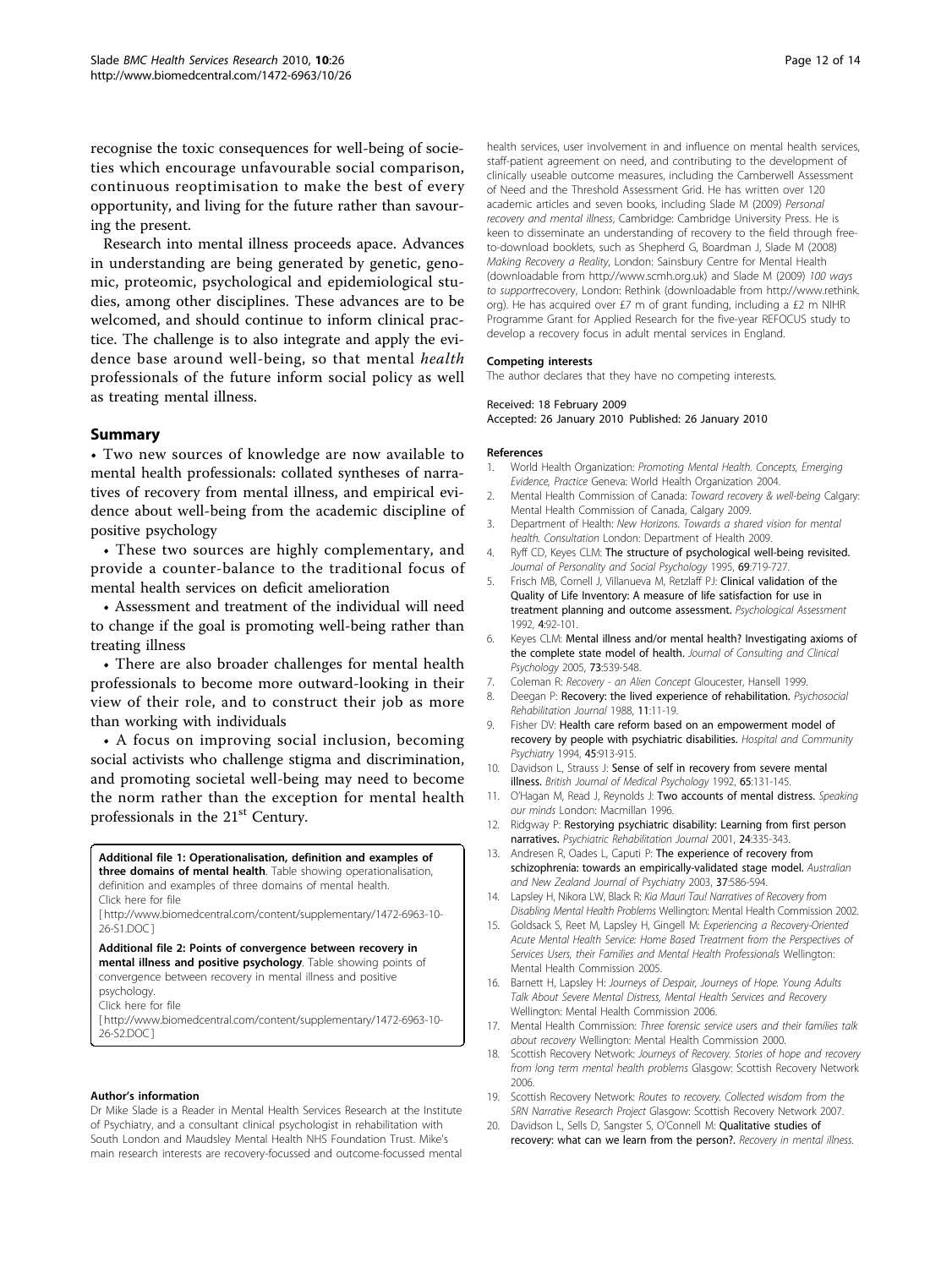<span id="page-12-0"></span>Broadening our Understanding of Wellness Washington DC: American Psychological AssociationRalph RO, Corrigan PW 2005, 147-170.

- 21. Spaniol L, Koehler M, Boston MA, eds: The experience of recovery Center for Psychiatric Rehabilitation 1994.
- 22. McIntosh Z: From Goldfish Bowl to Ocean: personal accounts of mental illness and beyond London: Chipmunkapublishing 2005.
- 23. Barker PJ, Davidson B, Campbell P, eds: From the Ashes of Experience London: Whurr Publications 1999.
- 24. Spaniol L, Wewiorski N, Gagne C, Anthony W: The process of recovery from schizophrenia. International Review of Psychiatry 2002, 14:327-336.
- 25. Ralph RO: Recovery. Psychiatric Rehabilitation Skills 2000, 4:480-517. 26. Slade M: Personal recovery and mental illness. A guide for mental health
- professionals Cambridge: Cambridge University Press 2009.
- 27. Davidson L, Schmutte T, Dinzeo T, Andres-Hyman R: [Remission and](http://www.ncbi.nlm.nih.gov/pubmed/17984297?dopt=Abstract) [Recovery in Schizophrenia: Practitioner and Patient Perspectives.](http://www.ncbi.nlm.nih.gov/pubmed/17984297?dopt=Abstract) Schizophrenia Bulletin 2008, 34:5-8.
- 28. Secker J, Membrey H, Grove B, Seebohm P: Recovering from Illness or Recovering your Life? Implications of Clinical versus Social Models of Recovery from Mental Health Problems for Employment Support Services. Disability & Society 2002, 17:403-418.
- 29. Bellack A: [Scientific and consumer models of recovery in schizophrenia:](http://www.ncbi.nlm.nih.gov/pubmed/16461575?dopt=Abstract) [concordance, contrasts, and implications.](http://www.ncbi.nlm.nih.gov/pubmed/16461575?dopt=Abstract) Schizophrenia Bulletin 2006, 32:432-442.
- 30. Schrank B, Slade M: Recovery in Psychiatry. Psychiatr Bull 2007, 31:321-325.
- 31. Perkins R, Repper J: Social Inclusion and Recovery London: Baillière Tindall 2003.
- 32. Anthony WA: Recovery from mental illness: the guiding vision of the mental health system in the 1990s. Innovations and Research 1993, 2:17-24.
- 33. Antonovsky A: Health, Stress and Coping San Francisco: Jossey-Bass Publishers 1979.
- 34. Rogers C: Client-centered Therapy: Its Current Practice, Implications and Theory London: Constable 1951.
- 35. Maslow A: Motivation and Personality New York: Harper and Row 1954.
- 36. Seligman M, Csikszentmihalyi M: [Positive psychology: An introduction.](http://www.ncbi.nlm.nih.gov/pubmed/11392865?dopt=Abstract) American Psychologist 2000, 55:5-14.
- 37. Snyder CR, Lopez JS: Handbook of positive psychology New York: Oxford University Press 2002.
- 38. Keyes CLM, Haidt J, eds: Flourishing: Positive psychology and the life well lived Washington DC: American Psychological Association 2003.
- 39. Peterson C: A primer in positive psychology New York: Oxford University Press 2006.
- 40. Compton W: An introduction to positive psychology Belmont CA: Thomson-Wadsworth 2005.
- 41. Linley PA, Joseph S: Positive psychology in practice Hoboken NJ: John Wiley 2004.
- 42. Keyes CLM, Lopez SJ: Toward a Science of Mental health. Handbook of Positive Psychology New York: Oxford University PressSnyder CR, Lopez SJ 2002, 45-59.
- 43. Keyes CLM: [Promoting and Protecting Mental Health as Flourishing. A](http://www.ncbi.nlm.nih.gov/pubmed/17324035?dopt=Abstract) [Complementary Strategy for Improving National Mental Health.](http://www.ncbi.nlm.nih.gov/pubmed/17324035?dopt=Abstract) American Psychologist 2007, 62:95-108.
- 44. Keyes CLM: Social well-being. Social Psychology Quarterly 1998, 61:121-140. 45. Keyes CLM: [Mental Health in Adolescence: Is America](http://www.ncbi.nlm.nih.gov/pubmed/16981819?dopt=Abstract)'s Youth
- [Flourishing?.](http://www.ncbi.nlm.nih.gov/pubmed/16981819?dopt=Abstract) American Journal of Orthopsychiatry 2006, 76:395-402. 46. Seligman M: [The effectiveness of psychotherapy: The Consumer Reports](http://www.ncbi.nlm.nih.gov/pubmed/8561380?dopt=Abstract)
- [study.](http://www.ncbi.nlm.nih.gov/pubmed/8561380?dopt=Abstract) American Psychologist 1995, 50:965-974.
- 47. Davidson L, Shahar G, Lawless MS, Sells D, Tondora J: [Play, Pleasure and](http://www.ncbi.nlm.nih.gov/pubmed/16822194?dopt=Abstract) [Other Positive Life Events:](http://www.ncbi.nlm.nih.gov/pubmed/16822194?dopt=Abstract) "Non-Specific" Factors in Recovery from [Mental Illness?.](http://www.ncbi.nlm.nih.gov/pubmed/16822194?dopt=Abstract) Psychiatry 2006, 69:151-163.
- 48. Shahar G, Davidson L: [Depressive symptoms erode self-esteem in severe](http://www.ncbi.nlm.nih.gov/pubmed/14516237?dopt=Abstract) [mental illness: A three-wave, cross-lagged study.](http://www.ncbi.nlm.nih.gov/pubmed/14516237?dopt=Abstract) Journal of Consulting and Clinical Psychology 2003, 71:890-900.
- 49. Cook JA, Jonikas J: Self-determination among mental health consumers/ survivors: Using lessons from the past to guide the future. Journal of Disability Policy Studies 2002, 13:87-95.
- 50. Mental Health Commission: Recovery Competencies. Teaching Resource Kit Wellington: Mental Health Commission 2001.
- 51. Seligman M: Authentic happiness: Using the new positive psychology to realize your potential for lasting fulfillment New York: Free Press 2002.
- 52. Jayawickreme J, Pawelski J, Seligman M: Positive Psychology and Nussbaum's Capabilities Approach. Conference presentation: Subjective

Measures of Well-Being and the Science of Happiness: Historical origins and philosophical foundations Birmingham AL 2008.

- 53. Nakamura J, Csikszentmihalyi M: The Concept of Flow. Handbook of Positive Psychology New York: Oxford University Press 2002, 89-105.
- 54. Layard R: Happiness. Lessons from a new science London: Penguin 2005.
- 55. Sheldon KM, Williams G, Joiner T: Self-Determination Theory in the Clinic: Motivating Physical and Mental Health New Haven: Yale University Press 2003.
- 56. Sheldon KM, Kasser T, Smith K, Share T: [Personal goals and](http://www.ncbi.nlm.nih.gov/pubmed/11908535?dopt=Abstract) [psychological growth: Testing an intervention to enhance goal](http://www.ncbi.nlm.nih.gov/pubmed/11908535?dopt=Abstract) [attainment and personality integration.](http://www.ncbi.nlm.nih.gov/pubmed/11908535?dopt=Abstract) Journal of Personality 2002, 70:5-31.
- 57. Crowe T, Deane F, Oades LG, Caputi P, Morland KG: [Effectiveness of a](http://www.ncbi.nlm.nih.gov/pubmed/17035572?dopt=Abstract) [Collaborative Recovery Training Program in Australia in Promoting](http://www.ncbi.nlm.nih.gov/pubmed/17035572?dopt=Abstract) [Positive Views About Recovery.](http://www.ncbi.nlm.nih.gov/pubmed/17035572?dopt=Abstract) Psychiatric Services 2006, 57:1497-1500.
- 58. Pascal B: Pascal's Pensées Charleston, SC: BiblioBazaar, LLC 2007.
- 59. Onken SJ, Craig CM, Ridgway P, Ralph RO, Cook JA: [An analysis of the](http://www.ncbi.nlm.nih.gov/pubmed/17694711?dopt=Abstract) [Definitions and Elements of Recovery: A Review of the Literature.](http://www.ncbi.nlm.nih.gov/pubmed/17694711?dopt=Abstract) Psychiatric Rehabilitation Journal 2007, 31:9-22.
- 60. Pargament KI: Spiritually Integrated Psychotherapy New York: Guilford 2007.
- 61. Kleinman A: What really matters: living a moral life amidst uncertainty and danger Oxford: Oxford University Press 2006.
- 62. Bellah R, Madsen R, Sullivan WM, Swidler A, Tipton S: Habits of the Heart: Individualism and Commitment in American Life California: University of California Press, 3 2007.
- 63. Fallot R: Spirituality and Religion in Recovery from Mental Illness San Francisco: Jossey-Bass 1998.
- 64. Russinova Z, Blanch A: [Supported Spirituality: A New Frontier in the](http://www.ncbi.nlm.nih.gov/pubmed/17458448?dopt=Abstract) [Recovery-Oriented Mental Health System.](http://www.ncbi.nlm.nih.gov/pubmed/17458448?dopt=Abstract) Psychiatric Rehabilitation Journal 2007, 30:247-249.
- 65. Resnick SG, Rosenheck RA: [Recovery and positive psychology:](http://www.ncbi.nlm.nih.gov/pubmed/16399972?dopt=Abstract) [Parallel themes and potential synergies.](http://www.ncbi.nlm.nih.gov/pubmed/16399972?dopt=Abstract) Psychiatric Services 2006, 57:120-122.
- 66. Gilham JE, Seligman M: [Footsteps on the road to a positive psychology.](http://www.ncbi.nlm.nih.gov/pubmed/10402701?dopt=Abstract) Behaviour Research and Therapy 1999, 37(suppl 1):S163-S173.
- 67. Mental Health Commission: A Vision for a Recovery Model in Irish Mental Health Services Dublin: Mental Health Commission 2005.
- 68. Substance Abuse and Mental Health Services Administration: National Consensus Conference on Mental Health Recovery and Systems Transformation Rockville, MD: Department of Health and Human Services 2005.
- 69. National Institute for Mental Health in England: Emerging Best Practices in Mental Health recovery London: NIMHE 2004.
- 70. Tondora J, Davidson L: Practice Guidelines for Recovery-Oriented Behavioral Health Care Connecticut: Connecticut Department of Mental Health and Addiction Services 2006.
- 71. Pöhlmann K, Gruss B, Joraschky P: Structural properties of personal meaning systems: A new approach to measuring meaning of life. Journal of Positive Psychology 2006, 1:109-117.
- 72. Morgan JS: The science of positive psychology. The Psychologist 2007, 682-687.
- 73. Ong AD, van Dulmen MHM: Oxford Handbook of Methods in Positive Psychology Oxford: Oxford University Press 2006.
- 74. Maddux JE: Stopping the "Madness". Positive Psychology and the Deconstruction of the Illness Ideology and the DSM. Handbook of Positive Psychology New York: OxfordSnyder CR, Lopez JS 2002, 13-24.
- 75. Slade M, Hayward M: [Recovery, Psychosis and Psychiatry: research is](http://www.ncbi.nlm.nih.gov/pubmed/17650268?dopt=Abstract) [better than rhetoric.](http://www.ncbi.nlm.nih.gov/pubmed/17650268?dopt=Abstract) Acta Psychiatrica Scandinavica 2007, 116:81-83.
- 76. Fisher JE, Happell B: [Implications of evidence-based practice for mental](http://www.ncbi.nlm.nih.gov/pubmed/19490228?dopt=Abstract) [health nursing.](http://www.ncbi.nlm.nih.gov/pubmed/19490228?dopt=Abstract) International Journal of Mental Health Nursing 2009, 18:179-185.
- 77. Resnick SG, Fontana A, Lehman A, Rosenheck RA: [An empirical](http://www.ncbi.nlm.nih.gov/pubmed/15820330?dopt=Abstract) [conceptualization of the recovery orientation.](http://www.ncbi.nlm.nih.gov/pubmed/15820330?dopt=Abstract) Schizophrenia Research 2005, 75:119-128.
- 78. Slade M: The contribution of mental health services to recovery. Journal of Mental Health 2009, 18:367-371.
- 79. Henry J: Positive Psychology and the Development of Well-being. Wellbeing: individual, community and societal perspectives Basingstoke: Palgrave MacmillanHaworth J, Hart G 2007, 25-40.
- 80. Wright BA, Lopez SJ: Widening the Diagnostic Focus. A Case for Including Human Strengths and Environmental Resources. Handbook of